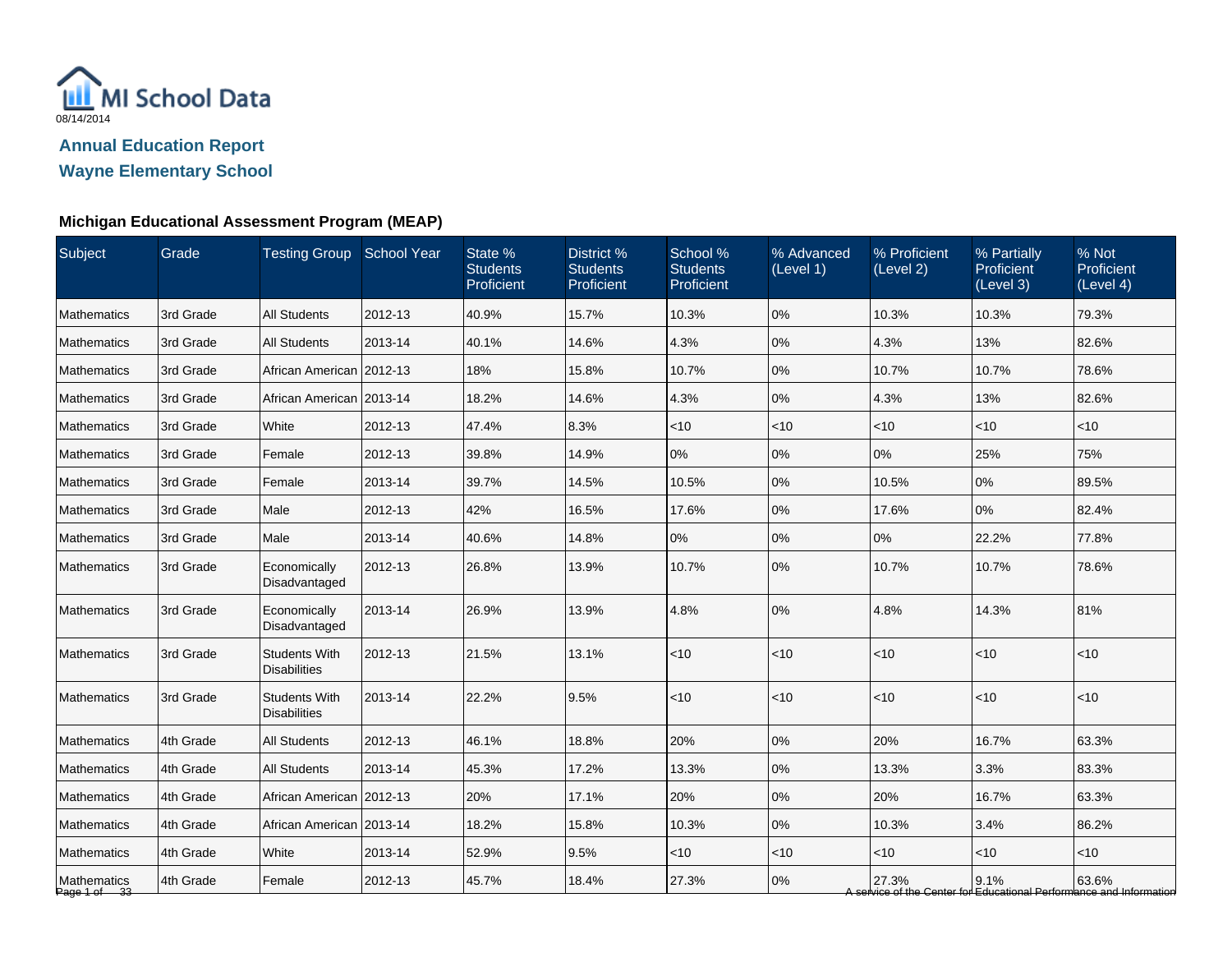

**Wayne Elementary School**

| Subject                 | Grade     | <b>Testing Group School Year</b>            |         | State %<br><b>Students</b><br>Proficient | District %<br><b>Students</b><br>Proficient | School %<br><b>Students</b><br>Proficient | % Advanced<br>(Level 1) | % Proficient<br>(Level 2) | % Partially<br>Proficient<br>(Level 3) | % Not<br>Proficient<br>(Level 4)                                                                            |
|-------------------------|-----------|---------------------------------------------|---------|------------------------------------------|---------------------------------------------|-------------------------------------------|-------------------------|---------------------------|----------------------------------------|-------------------------------------------------------------------------------------------------------------|
| <b>Mathematics</b>      | 4th Grade | Female                                      | 2013-14 | 43.4%                                    | 16.5%                                       | 0%                                        | 0%                      | 0%                        | 6.7%                                   | 93.3%                                                                                                       |
| <b>Mathematics</b>      | 4th Grade | Male                                        | 2012-13 | 46.4%                                    | 19.2%                                       | 15.8%                                     | 0%                      | 15.8%                     | 21.1%                                  | 63.2%                                                                                                       |
| <b>Mathematics</b>      | 4th Grade | Male                                        | 2013-14 | 47.2%                                    | 18%                                         | 26.7%                                     | 0%                      | 26.7%                     | 0%                                     | 73.3%                                                                                                       |
| <b>Mathematics</b>      | 4th Grade | Economically<br>Disadvantaged               | 2012-13 | 31.1%                                    | 17.4%                                       | 20.7%                                     | 0%                      | 20.7%                     | 13.8%                                  | 65.5%                                                                                                       |
| <b>Mathematics</b>      | 4th Grade | Economically<br>Disadvantaged               | 2013-14 | 29.5%                                    | 16.7%                                       | 14.3%                                     | 0%                      | 14.3%                     | 3.6%                                   | 82.1%                                                                                                       |
| Mathematics             | 4th Grade | <b>Students With</b><br><b>Disabilities</b> | 2012-13 | 23%                                      | 7%                                          | $<10$                                     | < 10                    | $<$ 10                    | $<$ 10                                 | < 10                                                                                                        |
| Mathematics             | 5th Grade | <b>All Students</b>                         | 2012-13 | 45.7%                                    | 17%                                         | 0%                                        | 0%                      | 0%                        | 0%                                     | 100%                                                                                                        |
| Mathematics             | 5th Grade | <b>All Students</b>                         | 2013-14 | 45.2%                                    | 15.4%                                       | 10.3%                                     | 0%                      | 10.3%                     | 13.8%                                  | 75.9%                                                                                                       |
| Mathematics             | 5th Grade | African American   2012-13                  |         | 20.5%                                    | 15.4%                                       | 0%                                        | 0%                      | $10\%$                    | 0%                                     | 100%                                                                                                        |
| <b>Mathematics</b>      | 5th Grade | African American 2013-14                    |         | 20%                                      | 15.3%                                       | 10.3%                                     | 0%                      | 10.3%                     | 13.8%                                  | 75.9%                                                                                                       |
| Mathematics             | 5th Grade | Female                                      | 2012-13 | 43.9%                                    | 15.7%                                       | 0%                                        | 0%                      | 0%                        | 0%                                     | 100%                                                                                                        |
| <b>Mathematics</b>      | 5th Grade | Female                                      | 2013-14 | 44.7%                                    | 14.4%                                       | 15.4%                                     | 0%                      | 15.4%                     | 15.4%                                  | 69.2%                                                                                                       |
| <b>Mathematics</b>      | 5th Grade | Male                                        | 2012-13 | 47.5%                                    | 18.4%                                       | 0%                                        | 0%                      | 0%                        | $0\%$                                  | 100%                                                                                                        |
| Mathematics             | 5th Grade | Male                                        | 2013-14 | 45.7%                                    | 16.5%                                       | 6.3%                                      | 0%                      | 6.3%                      | 12.5%                                  | 81.3%                                                                                                       |
| <b>Mathematics</b>      | 5th Grade | Economically<br>Disadvantaged               | 2012-13 | 30.3%                                    | 15.7%                                       | 0%                                        | 0%                      | 0%                        | 0%                                     | 100%                                                                                                        |
| Mathematics             | 5th Grade | Economically<br>Disadvantaged               | 2013-14 | 29.5%                                    | 13.6%                                       | 7.7%                                      | 0%                      | 7.7%                      | 15.4%                                  | 76.9%                                                                                                       |
| Mathematics             | 5th Grade | <b>Students With</b><br><b>Disabilities</b> | 2013-14 | 20%                                      | 5.1%                                        | ~10                                       | < 10                    | $<$ 10                    | < 10                                   | < 10                                                                                                        |
| Reading<br>Page 2 of 33 | 3rd Grade | <b>All Students</b>                         | 2012-13 | 66.5%                                    | 42.7%                                       | 40.6%                                     | 0%                      |                           |                                        | 43.6% 15.6%   15.6%   43.8%   43.8%   43.8%   46.6%   46.6%   46.6%   40.6%   40.6%   40.6%   40.6%   40.6% |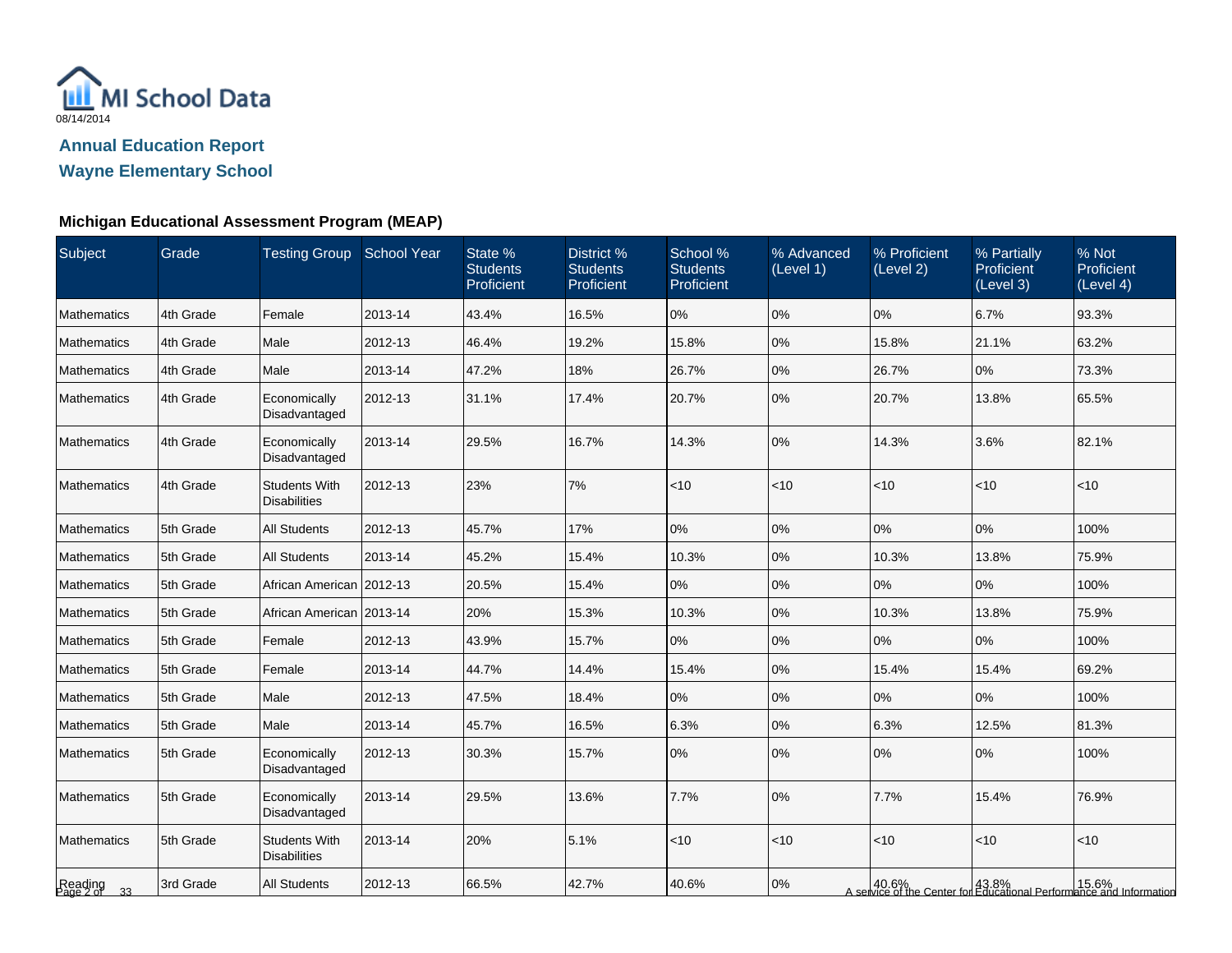

| Subject                 | Grade     | Testing Group School Year                   |         | State %<br><b>Students</b><br>Proficient | District %<br><b>Students</b><br>Proficient | School %<br><b>Students</b><br>Proficient | % Advanced<br>(Level 1) | % Proficient<br>(Level 2) | % Partially<br>Proficient<br>(Level 3) | % Not<br>Proficient<br>(Level 4)                                             |
|-------------------------|-----------|---------------------------------------------|---------|------------------------------------------|---------------------------------------------|-------------------------------------------|-------------------------|---------------------------|----------------------------------------|------------------------------------------------------------------------------|
| Reading                 | 3rd Grade | <b>All Students</b>                         | 2013-14 | 61.3%                                    | 35.3%                                       | 26.5%                                     | 0%                      | 26.5%                     | 51%                                    | 22.4%                                                                        |
| Reading                 | 3rd Grade | African American 2012-13                    |         | 44.8%                                    | 43.2%                                       | 41.9%                                     | 0%                      | 41.9%                     | 45.2%                                  | 12.9%                                                                        |
| Reading                 | 3rd Grade | African American   2013-14                  |         | 37.3%                                    | 36.2%                                       | 26.5%                                     | 0%                      | 26.5%                     | 51%                                    | 22.4%                                                                        |
| Reading                 | 3rd Grade | White                                       | 2012-13 | 73%                                      | 41%                                         | $<$ 10                                    | <10                     | $<$ 10                    | $<$ 10                                 | $<$ 10                                                                       |
| Reading                 | 3rd Grade | Female                                      | 2012-13 | 70.2%                                    | 45.7%                                       | 42.9%                                     | 0%                      | 42.9%                     | 50%                                    | 7.1%                                                                         |
| Reading                 | 3rd Grade | Female                                      | 2013-14 | 64.1%                                    | 37%                                         | 35%                                       | 0%                      | 35%                       | 45%                                    | 20%                                                                          |
| Reading                 | 3rd Grade | Male                                        | 2012-13 | 63%                                      | 39.7%                                       | 38.9%                                     | 0%                      | 38.9%                     | 38.9%                                  | 22.2%                                                                        |
| Reading                 | 3rd Grade | Male                                        | 2013-14 | 58.6%                                    | 33.8%                                       | 20.7%                                     | 0%                      | 20.7%                     | 55.2%                                  | 24.1%                                                                        |
| Reading                 | 3rd Grade | Economically<br>Disadvantaged               | 2012-13 | 53.8%                                    | 40.5%                                       | 43.3%                                     | 0%                      | 43.3%                     | 46.7%                                  | 10%                                                                          |
| Reading                 | 3rd Grade | Economically<br>Disadvantaged               | 2013-14 | 47.9%                                    | 34.4%                                       | 24.4%                                     | 0%                      | 24.4%                     | 55.6%                                  | 20%                                                                          |
| Reading                 | 3rd Grade | <b>Students With</b><br><b>Disabilities</b> | 2012-13 | 37.9%                                    | 31.2%                                       | $<10$                                     | <10                     | $<$ 10                    | $<$ 10                                 | < 10                                                                         |
| Reading                 | 3rd Grade | <b>Students With</b><br><b>Disabilities</b> | 2013-14 | 35.1%                                    | 21%                                         | $<10$                                     | <10                     | $<$ 10                    | < 10                                   | <10                                                                          |
| Reading                 | 4th Grade | <b>All Students</b>                         | 2012-13 | 68.1%                                    | 40.7%                                       | 36.7%                                     | 0%                      | 36.7%                     | 60%                                    | 3.3%                                                                         |
| Reading                 | 4th Grade | <b>All Students</b>                         | 2013-14 | 70%                                      | 42.6%                                       | 33.3%                                     | 0%                      | 33.3%                     | 36.7%                                  | 30%                                                                          |
| Reading                 | 4th Grade | African American   2012-13                  |         | 43%                                      | 39.6%                                       | 36.7%                                     | 0%                      | 36.7%                     | 60%                                    | 3.3%                                                                         |
| Reading                 | 4th Grade | African American   2013-14                  |         | 47.6%                                    | 41.8%                                       | 34.5%                                     | 0%                      | 34.5%                     | 37.9%                                  | 27.6%                                                                        |
| Reading                 | 4th Grade | White                                       | 2013-14 | 76.5%                                    | 41.3%                                       | $<$ 10                                    | $<$ 10                  | $<$ 10                    | $<$ 10                                 | $<$ 10                                                                       |
| Reading                 | 4th Grade | Female                                      | 2012-13 | 71.1%                                    | 43.7%                                       | 45.5%                                     | 0%                      | 45.5%                     | 54.5%                                  | 0%                                                                           |
| Reading<br>Page 3 of 33 | 4th Grade | Female                                      | 2013-14 | 73%                                      | 46.6%                                       | 40%                                       | 0%                      | 40%                       | 33.3%                                  | 26.7%<br>A service of the Center for Educational Performance and Information |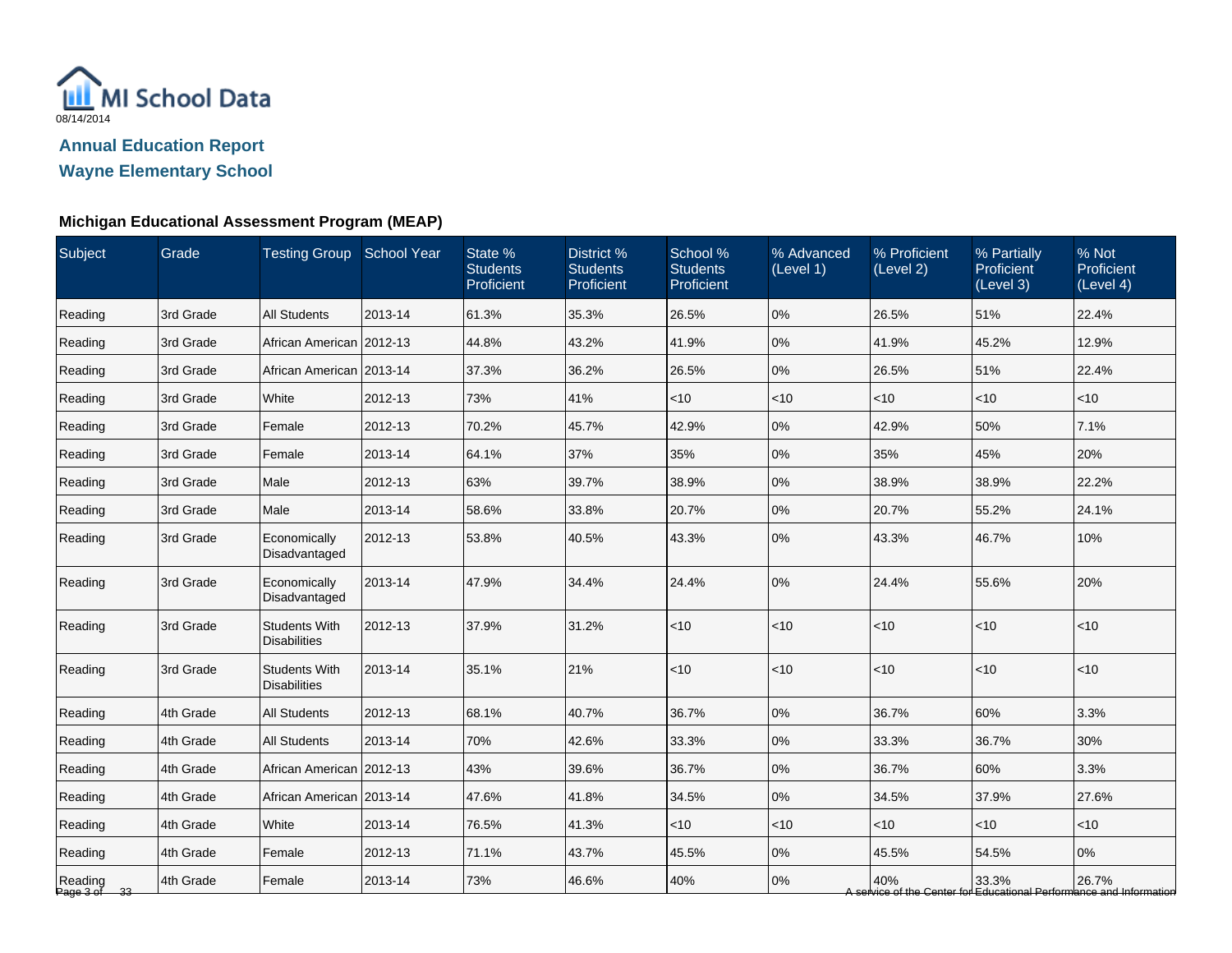

**Wayne Elementary School**

| Subject                    | Grade     | <b>Testing Group School Year</b>            |         | State %<br><b>Students</b><br>Proficient | District %<br><b>Students</b><br>Proficient | School %<br><b>Students</b><br>Proficient | % Advanced<br>(Level 1) | % Proficient<br>(Level 2) | % Partially<br>Proficient<br>(Level 3) | % Not<br>Proficient<br>(Level 4)                                                                      |
|----------------------------|-----------|---------------------------------------------|---------|------------------------------------------|---------------------------------------------|-------------------------------------------|-------------------------|---------------------------|----------------------------------------|-------------------------------------------------------------------------------------------------------|
| Reading                    | 4th Grade | Male                                        | 2012-13 | 65.1%                                    | 37.7%                                       | 31.6%                                     | 0%                      | 31.6%                     | 63.2%                                  | 5.3%                                                                                                  |
| Reading                    | 4th Grade | Male                                        | 2013-14 | 67%                                      | 38.7%                                       | 26.7%                                     | 0%                      | 26.7%                     | 40%                                    | 33.3%                                                                                                 |
| Reading                    | 4th Grade | Economically<br>Disadvantaged               | 2012-13 | 55.1%                                    | 38.7%                                       | 37.9%                                     | 0%                      | 37.9%                     | 58.6%                                  | 3.4%                                                                                                  |
| Reading                    | 4th Grade | Economically<br>Disadvantaged               | 2013-14 | 57.3%                                    | 40.9%                                       | 32.1%                                     | 0%                      | 32.1%                     | 35.7%                                  | 32.1%                                                                                                 |
| Reading                    | 4th Grade | <b>Students With</b><br><b>Disabilities</b> | 2012-13 | 38.3%                                    | 22.1%                                       | < 10                                      | <10                     | <10                       | $ $ < 10                               | $ $ < 10                                                                                              |
| Reading                    | 5th Grade | <b>All Students</b>                         | 2012-13 | 70.4%                                    | 44.5%                                       | 36%                                       | 0%                      | 36%                       | 28%                                    | 36%                                                                                                   |
| Reading                    | 5th Grade | <b>All Students</b>                         | 2013-14 | 71.7%                                    | 43.6%                                       | 41.4%                                     | 0%                      | 41.4%                     | 37.9%                                  | 20.7%                                                                                                 |
| Reading                    | 5th Grade | African American   2012-13                  |         | 47.8%                                    | 44.3%                                       | 36%                                       | 0%                      | 36%                       | 28%                                    | 36%                                                                                                   |
| Reading                    | 5th Grade | African American   2013-14                  |         | 48.7%                                    | 43%                                         | 41.4%                                     | 0%                      | 41.4%                     | 37.9%                                  | 20.7%                                                                                                 |
| Reading                    | 5th Grade | Female                                      | 2012-13 | 74.1%                                    | 48.2%                                       | 30.8%                                     | 0%                      | 30.8%                     | 23.1%                                  | 46.2%                                                                                                 |
| Reading                    | 5th Grade | Female                                      | 2013-14 | 74.2%                                    | 46.1%                                       | 46.2%                                     | 0%                      | 46.2%                     | 38.5%                                  | 15.4%                                                                                                 |
| Reading                    | 5th Grade | Male                                        | 2012-13 | 66.8%                                    | 40.8%                                       | 41.7%                                     | 0%                      | 41.7%                     | 33.3%                                  | 25%                                                                                                   |
| Reading                    | 5th Grade | Male                                        | 2013-14 | 69.2%                                    | 41%                                         | 37.5%                                     | 0%                      | 37.5%                     | 37.5%                                  | 25%                                                                                                   |
| Reading                    | 5th Grade | Economically<br>Disadvantaged               | 2012-13 | 57.9%                                    | 42.6%                                       | 33.3%                                     | 0%                      | 33.3%                     | 29.2%                                  | 37.5%                                                                                                 |
| Reading                    | 5th Grade | Economically<br>Disadvantaged               | 2013-14 | 59.4%                                    | 41.1%                                       | 38.5%                                     | 0%                      | 38.5%                     | 38.5%                                  | 23.1%                                                                                                 |
| Reading                    | 5th Grade | <b>Students With</b><br><b>Disabilities</b> | 2013-14 | 41.1%                                    | 24%                                         | < 10                                      | <10                     | $<$ 10                    | $ $ < 10                               | $ $ < 10                                                                                              |
| Science                    | 5th Grade | <b>All Students</b>                         | 2012-13 | 13.1%                                    | 2.3%                                        | 0%                                        | 0%                      | $ 0\%$                    | 0%                                     | 100%                                                                                                  |
| Science<br>Page 4 of<br>33 | 5th Grade | <b>All Students</b>                         | 2013-14 | 16.8%                                    | 2.9%                                        | 2.9%                                      | 0%                      |                           |                                        | 2.9% 91.4% 91.4% 5.7% 92.9% 91.4% A service of the Center for Educational Performance and Information |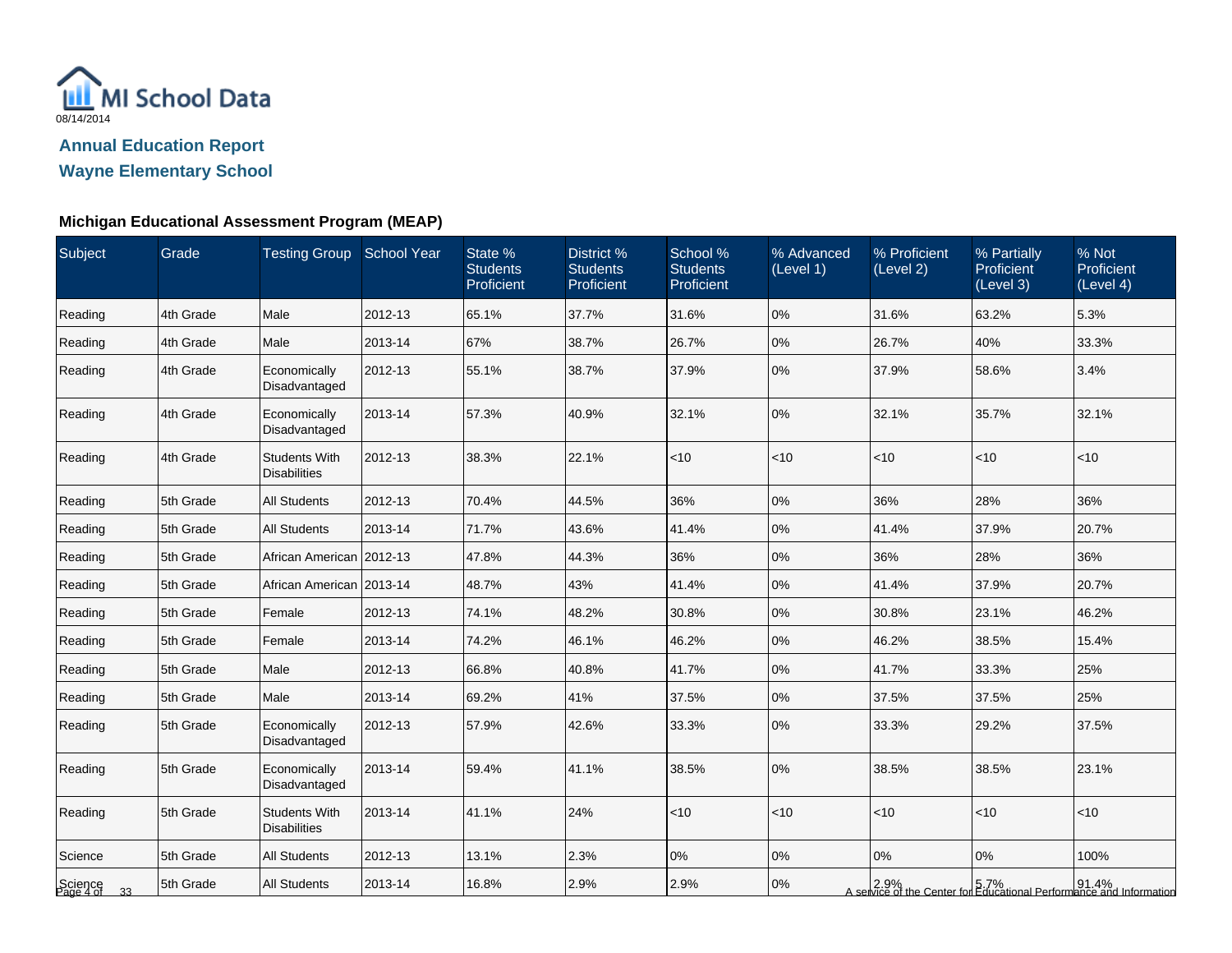

**Wayne Elementary School**

| Subject | Grade     | <b>Testing Group</b>                        | <b>School Year</b> | State %<br><b>Students</b><br>Proficient | District %<br><b>Students</b><br>Proficient | School %<br><b>Students</b><br>Proficient | % Advanced<br>(Level 1) | % Proficient<br>(Level 2) | % Partially<br><b>Proficient</b><br>(Level 3) | % Not<br>Proficient<br>(Level 4) |
|---------|-----------|---------------------------------------------|--------------------|------------------------------------------|---------------------------------------------|-------------------------------------------|-------------------------|---------------------------|-----------------------------------------------|----------------------------------|
| Science | 5th Grade | African American 2012-13                    |                    | 2.6%                                     | 2.4%                                        | 0%                                        | 0%                      | $ 0\%$                    | 0%                                            | 100%                             |
| Science | 5th Grade | African American   2013-14                  |                    | 3.3%                                     | 2.9%                                        | 2.9%                                      | 0%                      | 2.9%                      | 5.7%                                          | 91.4%                            |
| Science | 5th Grade | Female                                      | 2012-13            | 11.6%                                    | 1.7%                                        | 0%                                        | 0%                      | $ 0\%$                    | 0%                                            | 100%                             |
| Science | 5th Grade | Female                                      | 2013-14            | 15.9%                                    | 2.9%                                        | 5.9%                                      | 0%                      | 5.9%                      | 5.9%                                          | 88.2%                            |
| Science | 5th Grade | Male                                        | 2012-13            | 14.5%                                    | 2.8%                                        | 0%                                        | 0%                      | $ 0\%$                    | 0%                                            | 100%                             |
| Science | 5th Grade | Male                                        | 2013-14            | 17.7%                                    | 2.9%                                        | 0%                                        | 0%                      | $ 0\%$                    | 5.6%                                          | 94.4%                            |
| Science | 5th Grade | Economically<br>Disadvantaged               | 2012-13            | 5.8%                                     | 1.9%                                        | 0%                                        | 0%                      | 0%                        | 0%                                            | 100%                             |
| Science | 5th Grade | Economically<br>Disadvantaged               | 2013-14            | 8%                                       | 2.4%                                        | 0%                                        | 0%                      | 0%                        | 6.5%                                          | 93.5%                            |
| Science | 5th Grade | Students With<br><b>Disabilities</b>        | 2012-13            | 4.1%                                     | 1.5%                                        | < 10                                      | $ $ < 10                | < 10                      | $ $ < 10                                      | < 10                             |
| Science | 5th Grade | <b>Students With</b><br><b>Disabilities</b> | 2013-14            | 5.6%                                     | 2.4%                                        | < 10                                      | $ $ < 10                | < 10                      | $ $ < 10                                      | $<$ 10                           |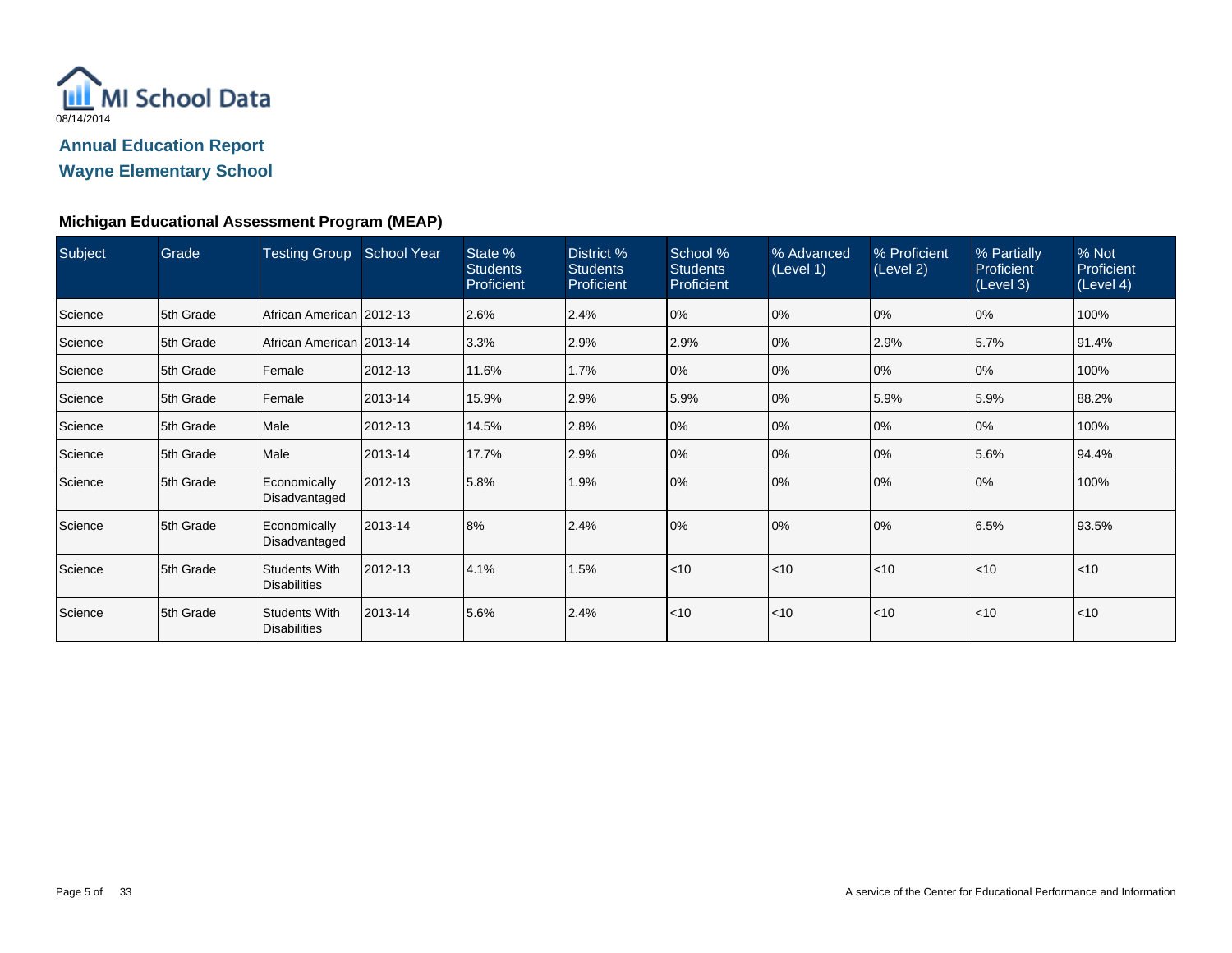

**Wayne Elementary School**

#### **Michigan Merit Examination (MME)**

| Subject | Grade | Testing Group School Year |  | State %<br>Students<br>Proficient | District %<br>Students <sup>®</sup><br><b>Proficient</b> | School %<br><b>Students</b><br>Proficient <sup>1</sup> | % Advanced<br>(Level 1) | % Proficient<br>(Level 2) | % Partially<br><b>Proficient</b><br>(Level 3) | % Not<br><b>Proficient</b><br>(Level 4) |
|---------|-------|---------------------------|--|-----------------------------------|----------------------------------------------------------|--------------------------------------------------------|-------------------------|---------------------------|-----------------------------------------------|-----------------------------------------|
|---------|-------|---------------------------|--|-----------------------------------|----------------------------------------------------------|--------------------------------------------------------|-------------------------|---------------------------|-----------------------------------------------|-----------------------------------------|

No Data to Display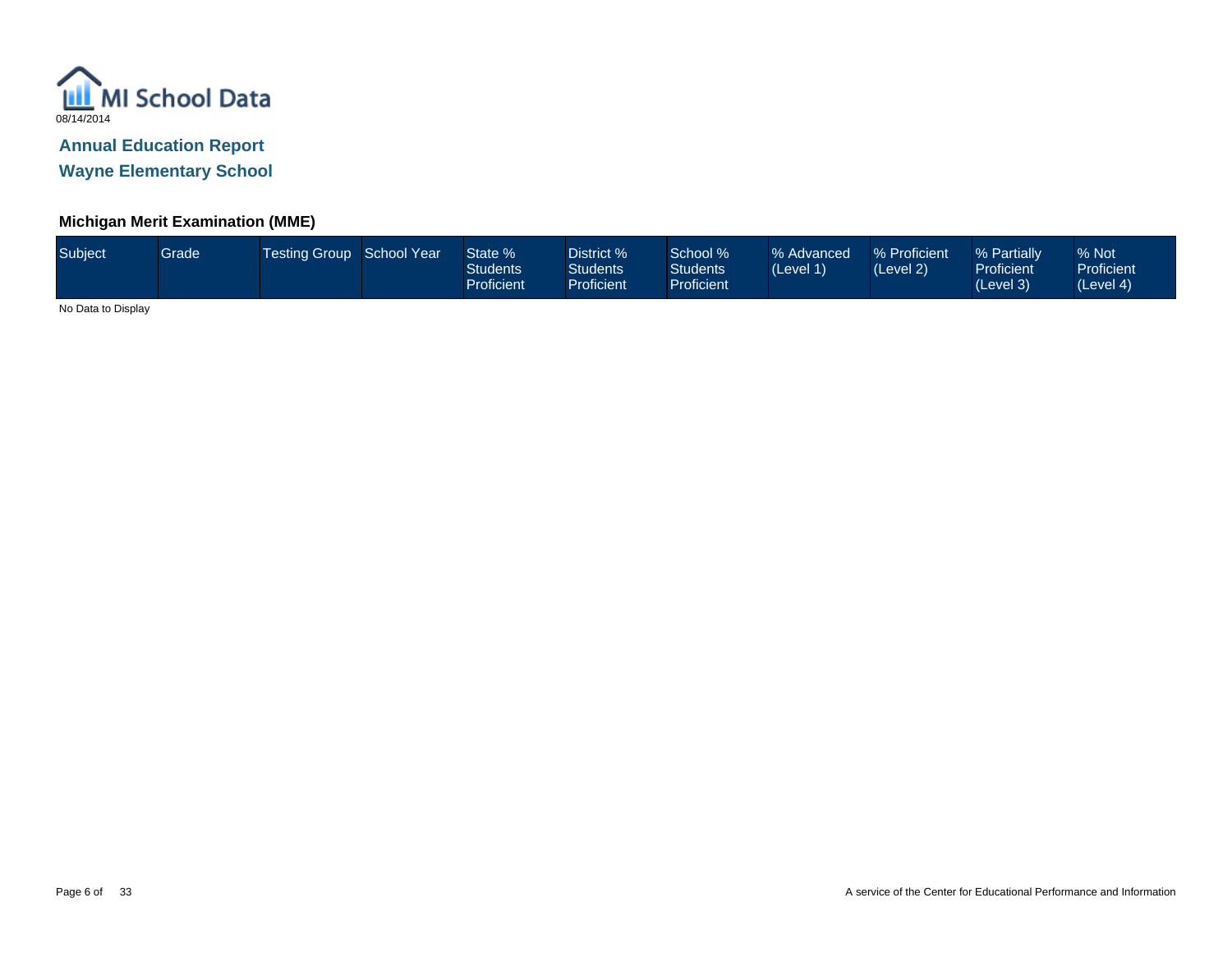

| Subject                     | Grade     | <b>Testing Group</b>          | <b>School Year</b> | State %<br><b>Students</b><br>Proficient | District %<br><b>Students</b><br>Proficient | School %<br><b>Students</b><br>Proficient | % Exceeded | % Met    | % Progressing                                                             |
|-----------------------------|-----------|-------------------------------|--------------------|------------------------------------------|---------------------------------------------|-------------------------------------------|------------|----------|---------------------------------------------------------------------------|
| <b>Mathematics</b>          | 3rd Grade | <b>All Students</b>           | 2012-13            | 63.7%                                    | 62.4%                                       | 100%                                      | 0%         | 100%     | 0%                                                                        |
| Mathematics                 | 3rd Grade | <b>All Students</b>           | 2013-14            | 61.9%                                    | 64.1%                                       | 100%                                      | 0%         | 100%     | 0%                                                                        |
| Mathematics                 | 3rd Grade | African American              | 2012-13            | 56.5%                                    | 69.8%                                       | 100%                                      | 0%         | 100%     | 0%                                                                        |
| Mathematics                 | 3rd Grade | African American              | 2013-14            | 52.5%                                    | 65.9%                                       | 100%                                      | 0%         | 100%     | 0%                                                                        |
| <b>Mathematics</b>          | 3rd Grade | Female                        | 2012-13            | 58.4%                                    | 52.5%                                       | $<$ 10                                    | $<$ 10     | $ $ < 10 | <10                                                                       |
| Mathematics                 | 3rd Grade | Male                          | 2012-13            | 66.4%                                    | 67.1%                                       | 100%                                      | 0%         | 100%     | 0%                                                                        |
| Mathematics                 | 3rd Grade | Male                          | 2013-14            | 64.4%                                    | 65.9%                                       | $<$ 10                                    | $<$ 10     | $ $ < 10 | < 10                                                                      |
| <b>Mathematics</b>          | 3rd Grade | Economically<br>Disadvantaged | 2012-13            | 62.4%                                    | 66%                                         | 100%                                      | 0%         | 100%     | 0%                                                                        |
| Mathematics                 | 3rd Grade | Economically<br>Disadvantaged | 2013-14            | 59.4%                                    | 62.1%                                       | < 10                                      | <10        | $ $ < 10 | < 10                                                                      |
| Mathematics                 | 4th Grade | <b>All Students</b>           | 2012-13            | 57.5%                                    | 48.8%                                       | 75%                                       | 0%         | 75%      | 25%                                                                       |
| Mathematics                 | 4th Grade | <b>All Students</b>           | 2013-14            | 55.3%                                    | 49.7%                                       | 100%                                      | 0%         | 100%     | 0%                                                                        |
| Mathematics                 | 4th Grade | African American              | 2012-13            | 47%                                      | 50.4%                                       | 75%                                       | 0%         | 75%      | 25%                                                                       |
| <b>Mathematics</b>          | 4th Grade | African American              | 2013-14            | 46.3%                                    | 53.1%                                       | 100%                                      | 0%         | 100%     | 0%                                                                        |
| Mathematics                 | 4th Grade | Female                        | 2012-13            | 56.8%                                    | 60%                                         | 66.7%                                     | 0%         | 66.7%    | 33.3%                                                                     |
| <b>Mathematics</b>          | 4th Grade | Female                        | 2013-14            | 53.7%                                    | 54.7%                                       | $<$ 10                                    | $<$ 10     | $ $ < 10 | $<$ 10                                                                    |
| Mathematics                 | 4th Grade | Male                          | 2012-13            | 57.9%                                    | 42.6%                                       | $<$ 10                                    | $<$ 10     | $ $ < 10 | < 10                                                                      |
| <b>Mathematics</b>          | 4th Grade | Male                          | 2013-14            | 56.2%                                    | 47.1%                                       | 100%                                      | 0%         | 100%     | 0%                                                                        |
| <b>Mathematics</b>          | 4th Grade | Economically<br>Disadvantaged | 2012-13            | 55.5%                                    | 50%                                         | 75%                                       | 0%         | 75%      | 25%                                                                       |
| Mathematics<br>Page 7 of 33 | 4th Grade | Economically<br>Disadvantaged | 2013-14            | 53.4%                                    | 50%                                         | 100%                                      | 0%         | 100%     | 0%<br>A service of the Center for Educational Performance and Information |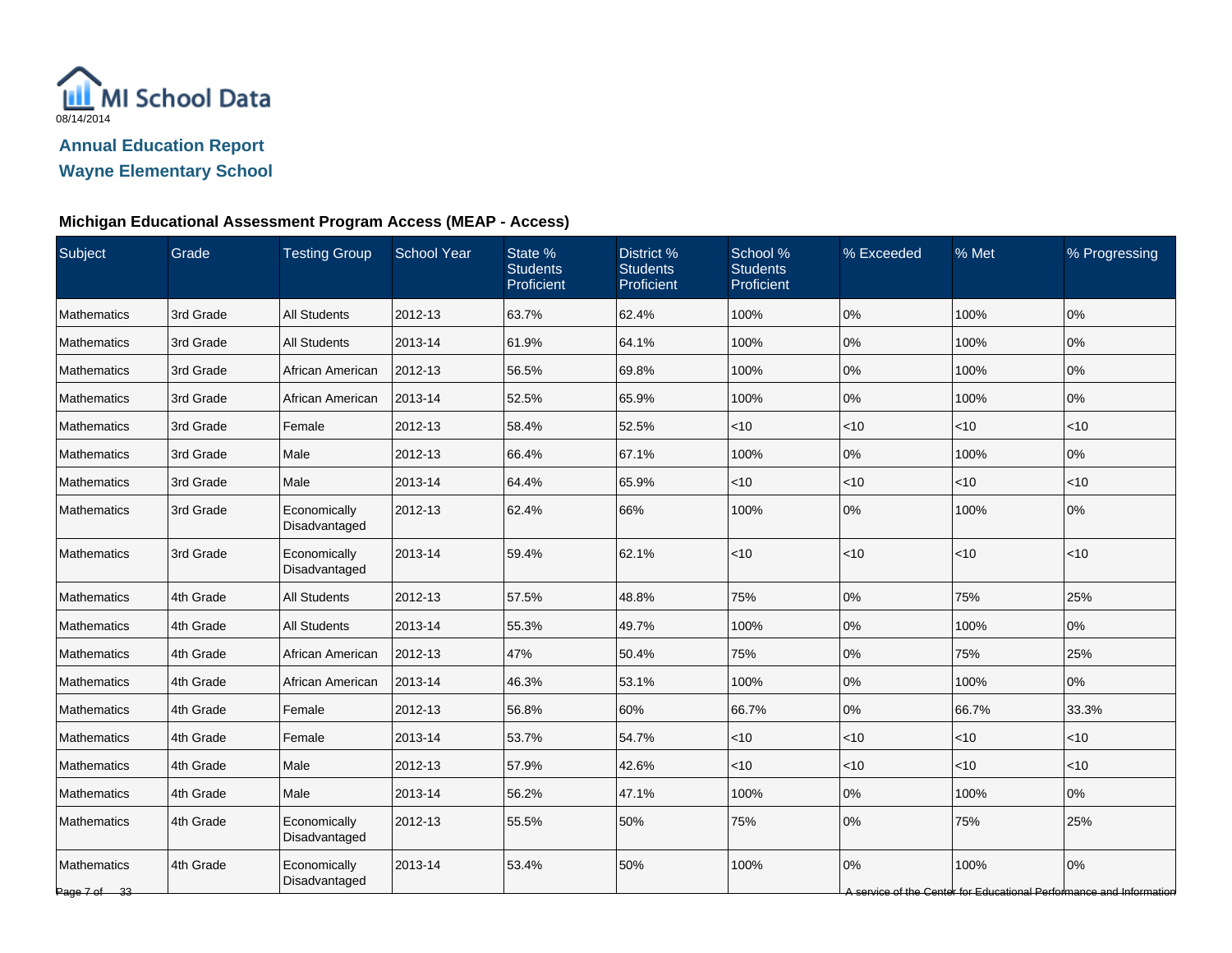

| Subject                 | Grade     | <b>Testing Group</b>          | <b>School Year</b> | State %<br><b>Students</b><br>Proficient | District %<br><b>Students</b><br>Proficient | School %<br><b>Students</b><br>Proficient | % Exceeded | % Met | % Progressing                                                                |
|-------------------------|-----------|-------------------------------|--------------------|------------------------------------------|---------------------------------------------|-------------------------------------------|------------|-------|------------------------------------------------------------------------------|
| <b>Mathematics</b>      | 5th Grade | <b>All Students</b>           | 2012-13            | 58.5%                                    | 49%                                         | 66.7%                                     | 0%         | 66.7% | 33.3%                                                                        |
| Mathematics             | 5th Grade | <b>All Students</b>           | 2013-14            | 56.8%                                    | 51.3%                                       | 66.7%                                     | 16.7%      | 50%   | 33.3%                                                                        |
| Mathematics             | 5th Grade | African American              | 2012-13            | 47.4%                                    | 48.8%                                       | 66.7%                                     | 0%         | 66.7% | 33.3%                                                                        |
| Mathematics             | 5th Grade | African American              | 2013-14            | 44.8%                                    | 51.3%                                       | 66.7%                                     | 16.7%      | 50%   | 33.3%                                                                        |
| Mathematics             | 5th Grade | Female                        | 2012-13            | 55.1%                                    | 53.6%                                       | 33.3%                                     | 0%         | 33.3% | 66.7%                                                                        |
| Mathematics             | 5th Grade | Female                        | 2013-14            | 53.3%                                    | 46.6%                                       | 50%                                       | 25%        | 25%   | 50%                                                                          |
| Mathematics             | 5th Grade | Male                          | 2012-13            | 60.4%                                    | 46.5%                                       | 100%                                      | 0%         | 100%  | 0%                                                                           |
| <b>Mathematics</b>      | 5th Grade | Male                          | 2013-14            | 58.9%                                    | 53.5%                                       | 100%                                      | 0%         | 100%  | 0%                                                                           |
| Mathematics             | 5th Grade | Economically<br>Disadvantaged | 2012-13            | 55.7%                                    | 49.4%                                       | 66.7%                                     | 0%         | 66.7% | 33.3%                                                                        |
| Mathematics             | 5th Grade | Economically<br>Disadvantaged | 2013-14            | 54.1%                                    | 51.2%                                       | 60%                                       | 20%        | 40%   | 40%                                                                          |
| Reading                 | 3rd Grade | <b>All Students</b>           | 2012-13            | 39.3%                                    | 41.4%                                       | 33.3%                                     | 33.3%      | 0%    | 66.7%                                                                        |
| Reading                 | 3rd Grade | <b>All Students</b>           | 2013-14            | 38.7%                                    | 42.2%                                       | 0%                                        | 0%         | 0%    | 100%                                                                         |
| Reading                 | 3rd Grade | African American              | 2012-13            | 34.2%                                    | 44.4%                                       | 33.3%                                     | 33.3%      | 0%    | 66.7%                                                                        |
| Reading                 | 3rd Grade | African American              | 2013-14            | 30.4%                                    | 44%                                         | 0%                                        | 0%         | 0%    | 100%                                                                         |
| Reading                 | 3rd Grade | Female                        | 2012-13            | 41.5%                                    | 38.1%                                       | $<$ 10                                    | $<$ 10     | < 10  | $<$ 10                                                                       |
| Reading                 | 3rd Grade | Male                          | 2012-13            | 38.3%                                    | 43%                                         | 20%                                       | 20%        | 0%    | 80%                                                                          |
| Reading                 | 3rd Grade | Male                          | 2013-14            | 38.9%                                    | 47.1%                                       | $<$ 10                                    | $<$ 10     | <10   | < 10                                                                         |
| Reading                 | 3rd Grade | Economically<br>Disadvantaged | 2012-13            | 34.6%                                    | 43.1%                                       | 33.3%                                     | 33.3%      | 0%    | 66.7%                                                                        |
| Reading<br>Page 8 of 33 | 3rd Grade | Economically<br>Disadvantaged | 2013-14            | 34.6%                                    | 40.2%                                       | $<$ 10                                    | <10        | <10   | $<10$<br>A service of the Center for Educational Performance and Information |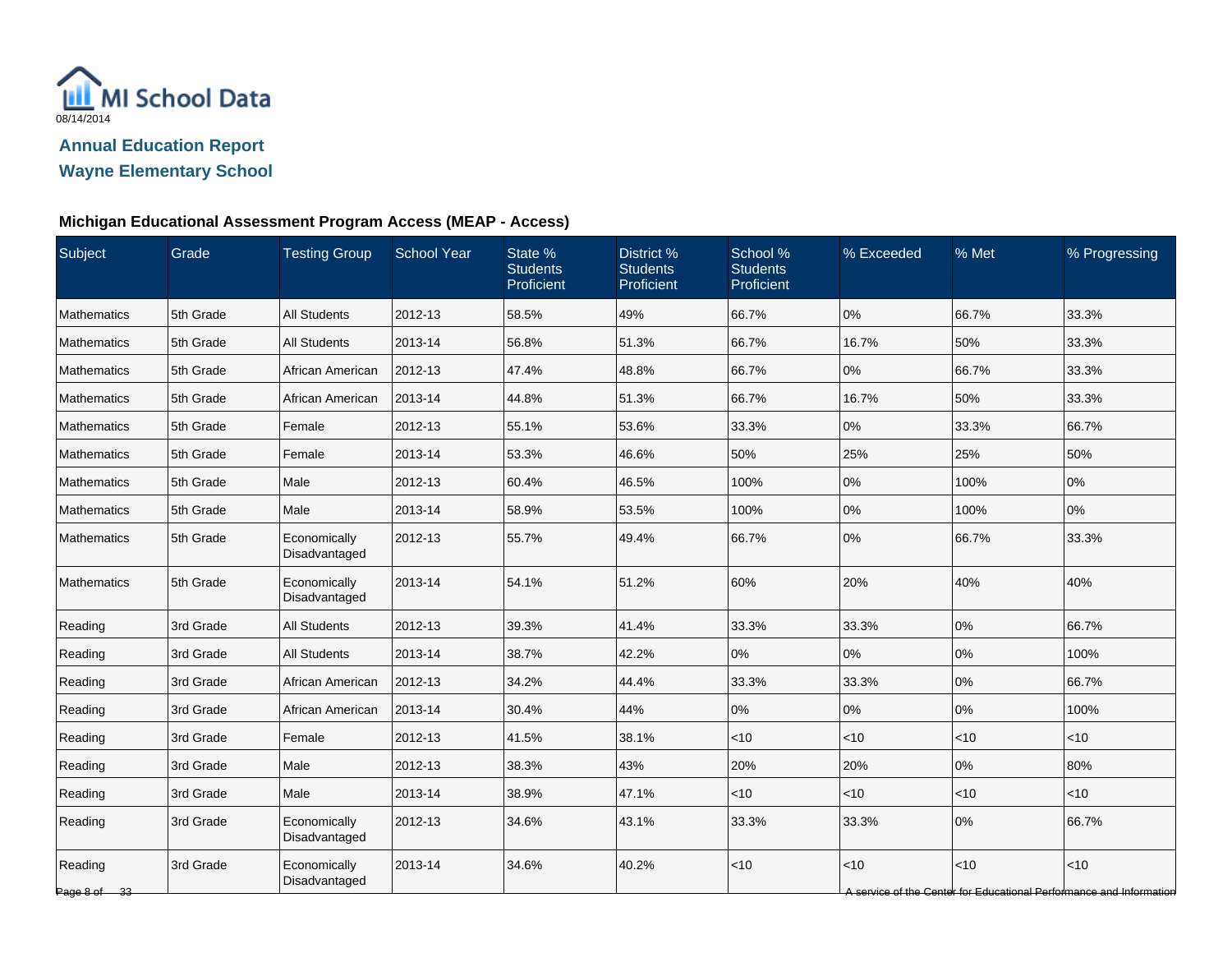

| Subject | Grade     | <b>Testing Group</b>          | School Year | State %<br><b>Students</b><br>Proficient | District %<br><b>Students</b><br>Proficient | School %<br><b>Students</b><br>Proficient | % Exceeded | % Met  | % Progressing |
|---------|-----------|-------------------------------|-------------|------------------------------------------|---------------------------------------------|-------------------------------------------|------------|--------|---------------|
| Reading | 4th Grade | <b>All Students</b>           | 2012-13     | 46.3%                                    | 39.9%                                       | 75%                                       | 50%        | 25%    | 25%           |
| Reading | 4th Grade | <b>All Students</b>           | 2013-14     | 45.6%                                    | 39.9%                                       | 33.3%                                     | 33.3%      | 0%     | 66.7%         |
| Reading | 4th Grade | African American              | 2012-13     | 36.3%                                    | 45.1%                                       | 75%                                       | 50%        | 25%    | 25%           |
| Reading | 4th Grade | African American              | 2013-14     | 35.2%                                    | 42%                                         | 33.3%                                     | 33.3%      | 0%     | 66.7%         |
| Reading | 4th Grade | Female                        | 2012-13     | 50.8%                                    | 45.8%                                       | 66.7%                                     | 33.3%      | 33.3%  | 33.3%         |
| Reading | 4th Grade | Female                        | 2013-14     | 46.2%                                    | 42.3%                                       | $<$ 10                                    | $<$ 10     | $<$ 10 | <10           |
| Reading | 4th Grade | Male                          | 2012-13     | 44%                                      | 36.7%                                       | $<$ 10                                    | <10        | <10    | < 10          |
| Reading | 4th Grade | Male                          | 2013-14     | 45.4%                                    | 38.7%                                       | 0%                                        | 0%         | 0%     | 100%          |
| Reading | 4th Grade | Economically<br>Disadvantaged | 2012-13     | 43.3%                                    | 38.9%                                       | 75%                                       | 50%        | 25%    | 25%           |
| Reading | 4th Grade | Economically<br>Disadvantaged | 2013-14     | 41.3%                                    | 40%                                         | 33.3%                                     | 33.3%      | 0%     | 66.7%         |
| Reading | 5th Grade | <b>All Students</b>           | 2012-13     | 59.8%                                    | 53.3%                                       | 83.3%                                     | 33.3%      | 50%    | 16.7%         |
| Reading | 5th Grade | <b>All Students</b>           | 2013-14     | 59.8%                                    | 47.6%                                       | 33.3%                                     | 16.7%      | 16.7%  | 66.7%         |
| Reading | 5th Grade | African American              | 2012-13     | 50.4%                                    | 53.4%                                       | 83.3%                                     | 33.3%      | 50%    | 16.7%         |
| Reading | 5th Grade | African American              | 2013-14     | 48.5%                                    | 48%                                         | 33.3%                                     | 16.7%      | 16.7%  | 66.7%         |
| Reading | 5th Grade | Female                        | 2012-13     | 64.2%                                    | 61.8%                                       | 100%                                      | 33.3%      | 66.7%  | 0%            |
| Reading | 5th Grade | Female                        | 2013-14     | 65.6%                                    | 55.9%                                       | 25%                                       | 0%         | 25%    | 75%           |
| Reading | 5th Grade | Male                          | 2012-13     | 57.4%                                    | 48.9%                                       | 66.7%                                     | 33.3%      | 33.3%  | 33.3%         |
| Reading | 5th Grade | Male                          | 2013-14     | 56.7%                                    | 43.7%                                       | 50%                                       | 50%        | 0%     | 50%           |
| Reading | 5th Grade | Economically<br>Disadvantaged | 2012-13     | 58%                                      | 52%                                         | 83.3%                                     | 33.3%      | 50%    | 16.7%         |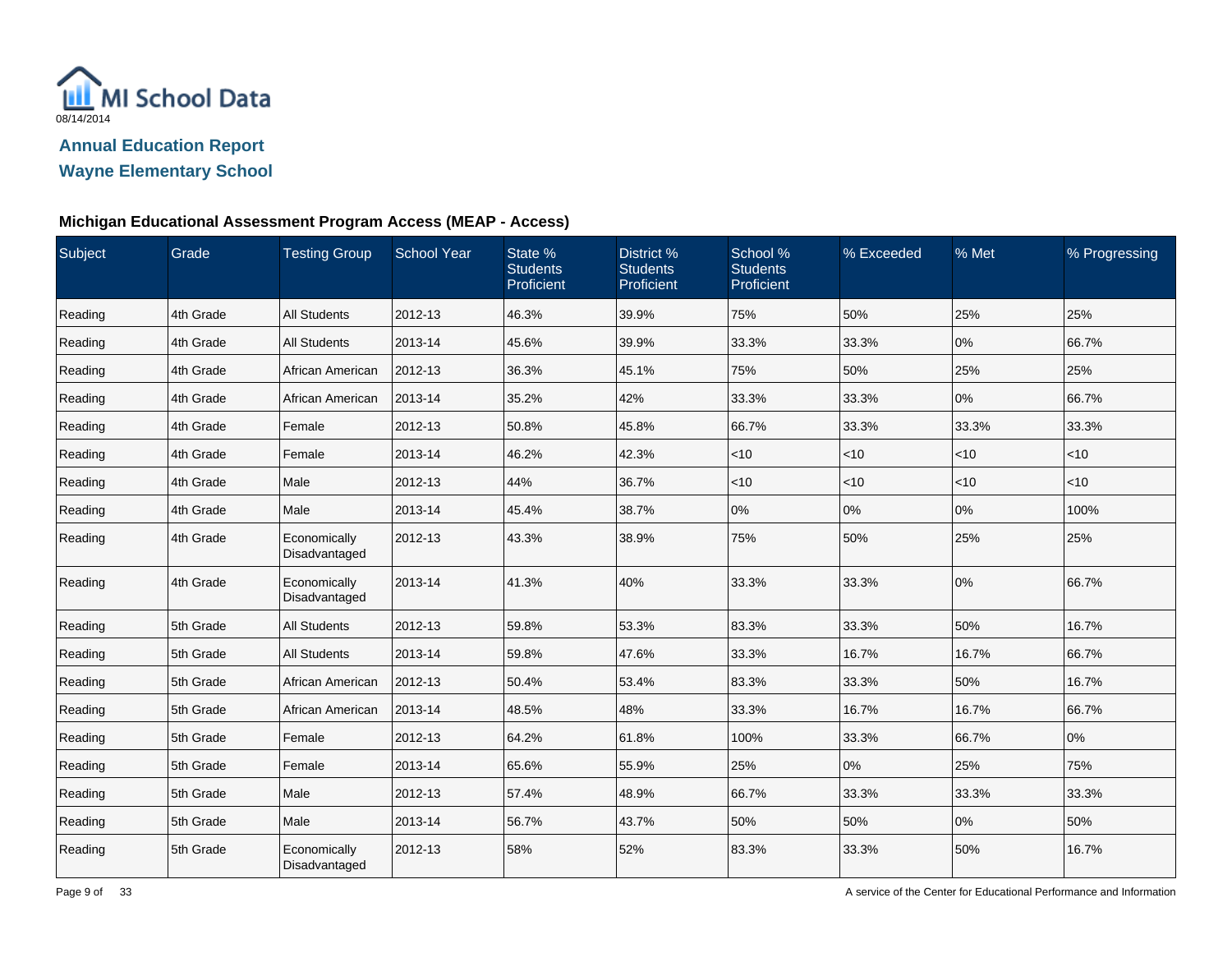

**Wayne Elementary School**

| <b>Subject</b> | Grade <sup>1</sup> | <b>Testing Group</b>          | School Year | State %<br><b>Students</b><br>Proficient | District %<br><b>Students</b><br>Proficient | School %<br><b>Students</b><br><b>Proficient</b> | % Exceeded | % Met | % Progressing |
|----------------|--------------------|-------------------------------|-------------|------------------------------------------|---------------------------------------------|--------------------------------------------------|------------|-------|---------------|
| Reading        | 5th Grade          | Economically<br>Disadvantaged | 2013-14     | 56.9%                                    | 48.8%                                       | 40%                                              | 20%        | 20%   | 60%           |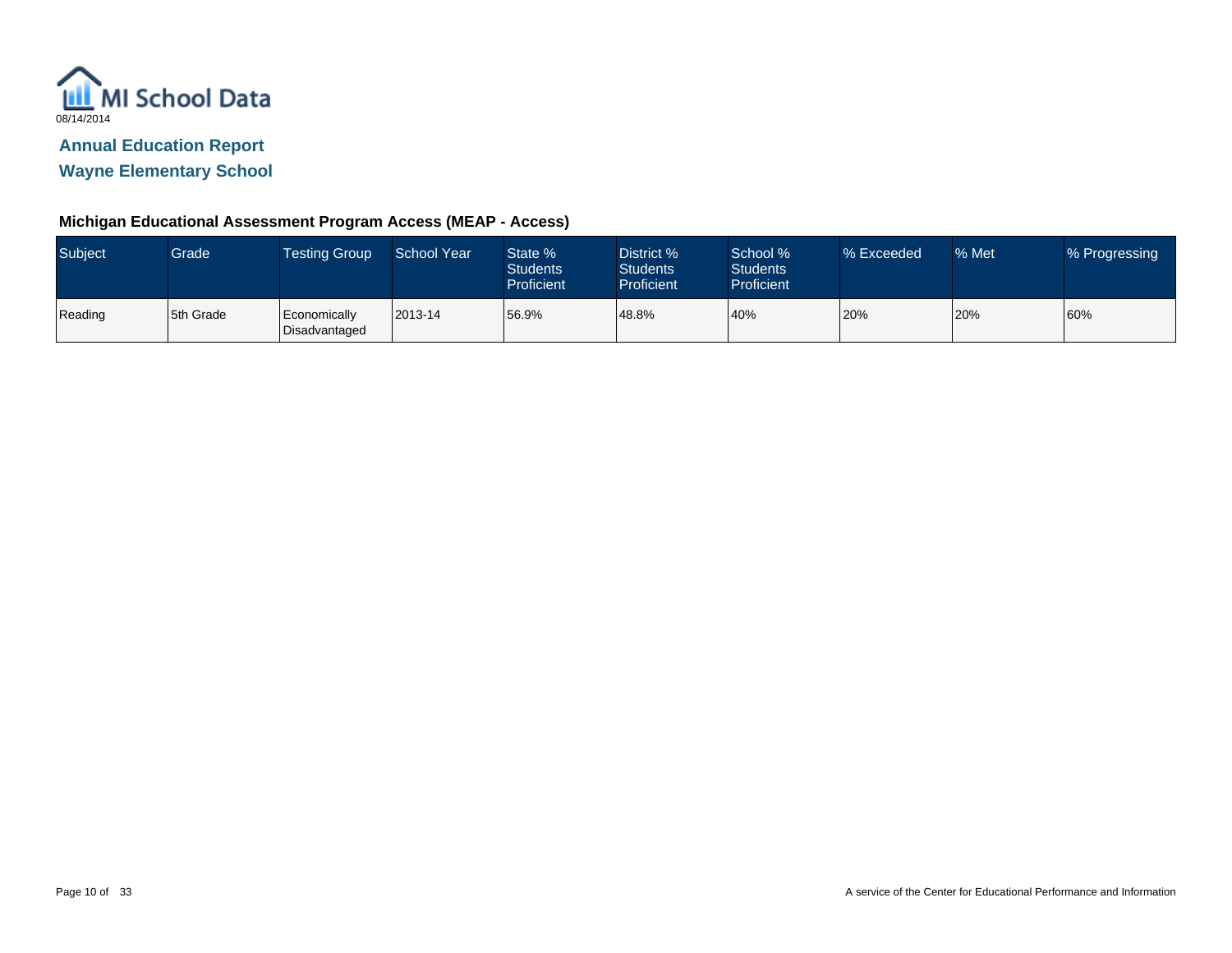

## **MI-Access Functional Independence**

| Subject                  | Grade     | <b>Testing Group</b>          | <b>School Year</b> | State %<br><b>Students</b><br>Proficient | District %<br><b>Students</b><br>Proficient | School %<br><b>Students</b><br>Proficient | % Surpassed<br>(Level 1) | % Attained<br>(Level 2) | % Emerging<br>(Level 3)                                                       |
|--------------------------|-----------|-------------------------------|--------------------|------------------------------------------|---------------------------------------------|-------------------------------------------|--------------------------|-------------------------|-------------------------------------------------------------------------------|
| <b>Mathematics</b>       | 3rd Grade | <b>All Students</b>           | 2012-13            | 77.5%                                    | 62.7%                                       | < 10                                      | < 10                     | < 10                    | $<$ 10                                                                        |
| <b>Mathematics</b>       | 3rd Grade | <b>All Students</b>           | 2013-14            | 68.8%                                    | 44.6%                                       | $<$ 10                                    | <10                      | <10                     | < 10                                                                          |
| Reading                  | 3rd Grade | <b>All Students</b>           | 2012-13            | 81.7%                                    | 58.8%                                       | $<$ 10                                    | <10                      | <10                     | < 10                                                                          |
| Reading                  | 3rd Grade | <b>All Students</b>           | 2013-14            | 77.1%                                    | 56.9%                                       | $<$ 10                                    | < 10                     | < 10                    | $<$ 10                                                                        |
| Mathematics              | 3rd Grade | African American              | 2012-13            | 68.8%                                    | 63.8%                                       | $<$ 10                                    | $<$ 10                   | $<$ 10                  | $<$ 10                                                                        |
| Mathematics              | 3rd Grade | African American              | 2013-14            | 61.4%                                    | 42.4%                                       | $<$ 10                                    | $<$ 10                   | < 10                    | $<$ 10                                                                        |
| Reading                  | 3rd Grade | African American              | 2012-13            | 73.2%                                    | 59.3%                                       | $<$ 10                                    | <10                      | < 10                    | < 10                                                                          |
| Reading                  | 3rd Grade | African American              | 2013-14            | 70.2%                                    | 54.2%                                       | $<$ 10                                    | $<$ 10                   | <10                     | < 10                                                                          |
| Mathematics              | 3rd Grade | Male                          | 2012-13            | 77.8%                                    | 59.1%                                       | $<$ 10                                    | <10                      | < 10                    | < 10                                                                          |
| Mathematics              | 3rd Grade | Male                          | 2013-14            | 70%                                      | 46.8%                                       | $<$ 10                                    | $<$ 10                   | < 10                    | $<$ 10                                                                        |
| Reading                  | 3rd Grade | Male                          | 2012-13            | 81.7%                                    | 54.5%                                       | $<$ 10                                    | $<$ 10                   | < 10                    | $<$ 10                                                                        |
| Reading                  | 3rd Grade | Male                          | 2013-14            | 76.1%                                    | 57.4%                                       | $<$ 10                                    | <10                      | <10                     | < 10                                                                          |
| <b>Mathematics</b>       | 3rd Grade | Economically<br>Disadvantaged | 2012-13            | 78.5%                                    | 61.4%                                       | $<$ 10                                    | <10                      | <10                     | $<$ 10                                                                        |
| Mathematics              | 3rd Grade | Economically<br>Disadvantaged | 2013-14            | 70.8%                                    | 48.2%                                       | $<$ 10                                    | <10                      | < 10                    | < 10                                                                          |
| Reading                  | 3rd Grade | Economically<br>Disadvantaged | 2012-13            | 81.2%                                    | 58.6%                                       | < 10                                      | < 10                     | <10                     | $<$ 10                                                                        |
| Reading                  | 3rd Grade | Economically<br>Disadvantaged | 2013-14            | 76.6%                                    | 60.7%                                       | < 10                                      | < 10                     | < 10                    | < 10                                                                          |
| Mathematics              | 4th Grade | <b>All Students</b>           | 2012-13            | 79.4%                                    | 64.9%                                       | $<$ 10                                    | <10                      | < 10                    | $<$ 10                                                                        |
| Mathematics              | 4th Grade | <b>All Students</b>           | 2013-14            | 81.3%                                    | 72.2%                                       | $<$ 10                                    | <10                      | < 10                    | $<$ 10                                                                        |
| Reading<br>Page 11 of 33 | 4th Grade | <b>All Students</b>           | 2012-13            | 75.1%                                    | 68%                                         | $<$ 10                                    | $<$ 10                   | < 10                    | $<$ 10<br>A service of the Center for Educational Performance and Information |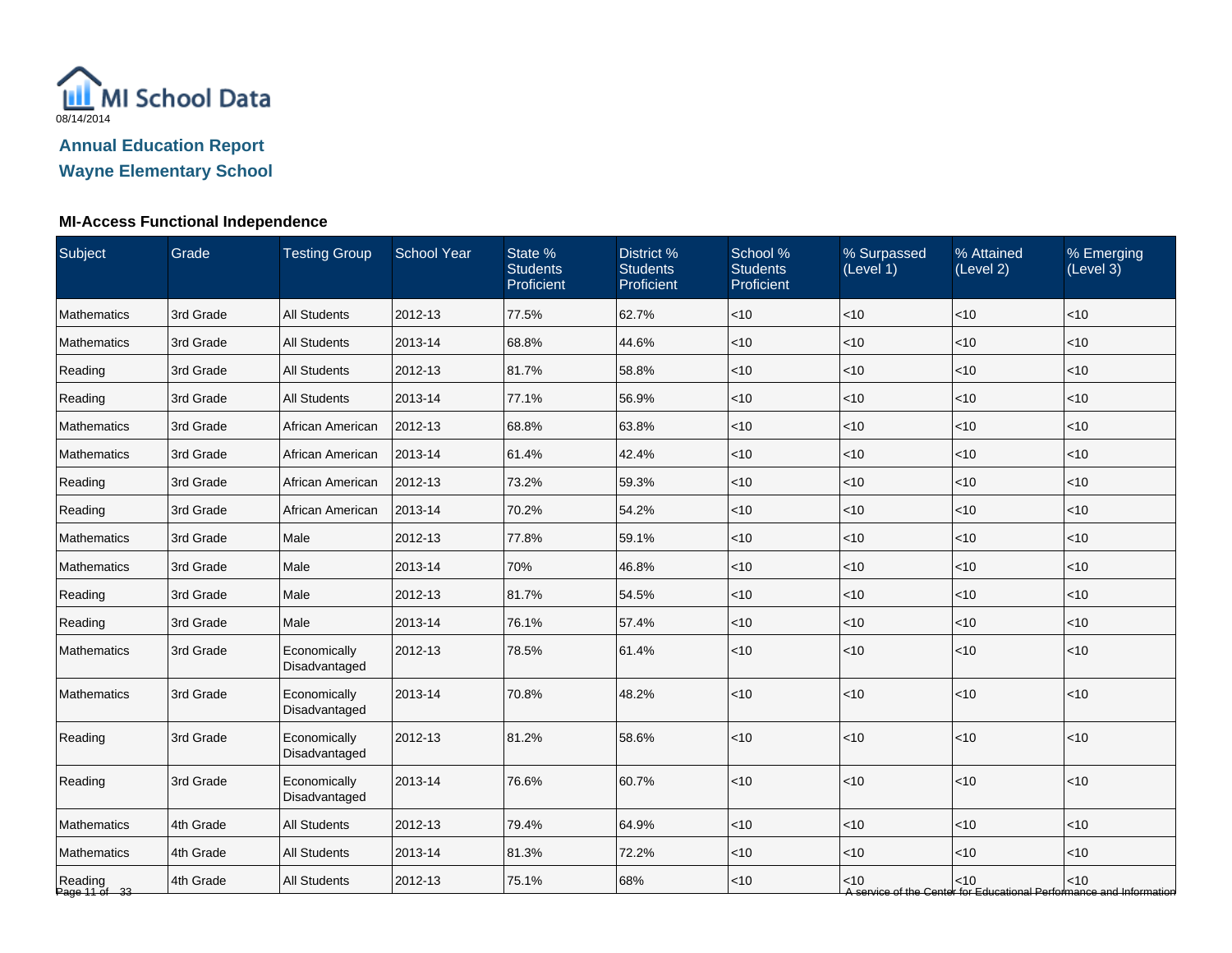

## **MI-Access Functional Independence**

| Subject                  | Grade     | <b>Testing Group</b>          | <b>School Year</b> | State %<br><b>Students</b><br>Proficient | District %<br><b>Students</b><br>Proficient | School %<br><b>Students</b><br>Proficient | % Surpassed<br>(Level 1) | % Attained<br>(Level 2) | % Emerging<br>(Level 3)                                                       |
|--------------------------|-----------|-------------------------------|--------------------|------------------------------------------|---------------------------------------------|-------------------------------------------|--------------------------|-------------------------|-------------------------------------------------------------------------------|
| Reading                  | 4th Grade | <b>All Students</b>           | 2013-14            | 76.5%                                    | 64.1%                                       | $<$ 10                                    | < 10                     | < 10                    | < 10                                                                          |
| <b>Mathematics</b>       | 4th Grade | African American              | 2012-13            | 76.4%                                    | 68.6%                                       | $<$ 10                                    | <10                      | <10                     | <10                                                                           |
| <b>Mathematics</b>       | 4th Grade | African American              | 2013-14            | 76.6%                                    | 69.4%                                       | $<$ 10                                    | <10                      | <10                     | < 10                                                                          |
| Reading                  | 4th Grade | African American              | 2012-13            | 75.6%                                    | 70.4%                                       | $<$ 10                                    | < 10                     | < 10                    | $<$ 10                                                                        |
| Reading                  | 4th Grade | African American              | 2013-14            | 71.6%                                    | 64.8%                                       | $<$ 10                                    | $<$ 10                   | $<$ 10                  | $<$ 10                                                                        |
| Mathematics              | 4th Grade | Male                          | 2012-13            | 81.6%                                    | 68.2%                                       | $<$ 10                                    | $<$ 10                   | < 10                    | $<$ 10                                                                        |
| Mathematics              | 4th Grade | Male                          | 2013-14            | 83.3%                                    | 77.6%                                       | $<$ 10                                    | <10                      | < 10                    | < 10                                                                          |
| Reading                  | 4th Grade | Male                          | 2012-13            | 75.6%                                    | 72.7%                                       | $<$ 10                                    | $<$ 10                   | <10                     | < 10                                                                          |
| Reading                  | 4th Grade | Male                          | 2013-14            | 76.1%                                    | 65.3%                                       | $<$ 10                                    | < 10                     | < 10                    | < 10                                                                          |
| Mathematics              | 4th Grade | Economically<br>Disadvantaged | 2012-13            | 79.7%                                    | 64.7%                                       | $<$ 10                                    | $<$ 10                   | <10                     | $<$ 10                                                                        |
| Mathematics              | 4th Grade | Economically<br>Disadvantaged | 2013-14            | 82.3%                                    | 72%                                         | $<$ 10                                    | < 10                     | < 10                    | $<$ 10                                                                        |
| Reading                  | 4th Grade | Economically<br>Disadvantaged | 2012-13            | 74.8%                                    | 69.6%                                       | $<$ 10                                    | <10                      | <10                     | < 10                                                                          |
| Reading                  | 4th Grade | Economically<br>Disadvantaged | 2013-14            | 75.1%                                    | 64.9%                                       | $<$ 10                                    | <10                      | < 10                    | < 10                                                                          |
| <b>Mathematics</b>       | 5th Grade | <b>All Students</b>           | 2012-13            | 68.4%                                    | 46.3%                                       | $<$ 10                                    | <10                      | <10                     | $<10$                                                                         |
| Mathematics              | 5th Grade | <b>All Students</b>           | 2013-14            | 64.9%                                    | 44.6%                                       | $<$ 10                                    | <10                      | < 10                    | < 10                                                                          |
| Reading                  | 5th Grade | All Students                  | 2012-13            | 79.7%                                    | 74.7%                                       | $<$ 10                                    | $<$ 10                   | $<$ 10                  | $<$ 10                                                                        |
| Reading                  | 5th Grade | <b>All Students</b>           | 2013-14            | 73.9%                                    | 61.9%                                       | $<$ 10                                    | $<$ 10                   | < 10                    | $<$ 10                                                                        |
| Science                  | 5th Grade | <b>All Students</b>           | 2012-13            | 50.5%                                    | 39.8%                                       | $<$ 10                                    | <10                      | < 10                    | $<$ 10                                                                        |
| Science<br>Page 12 of 33 | 5th Grade | <b>All Students</b>           | 2013-14            | 47.4%                                    | 37.1%                                       | $<$ 10                                    | $<$ 10                   | < 10                    | $<$ 10<br>A service of the Center for Educational Performance and Information |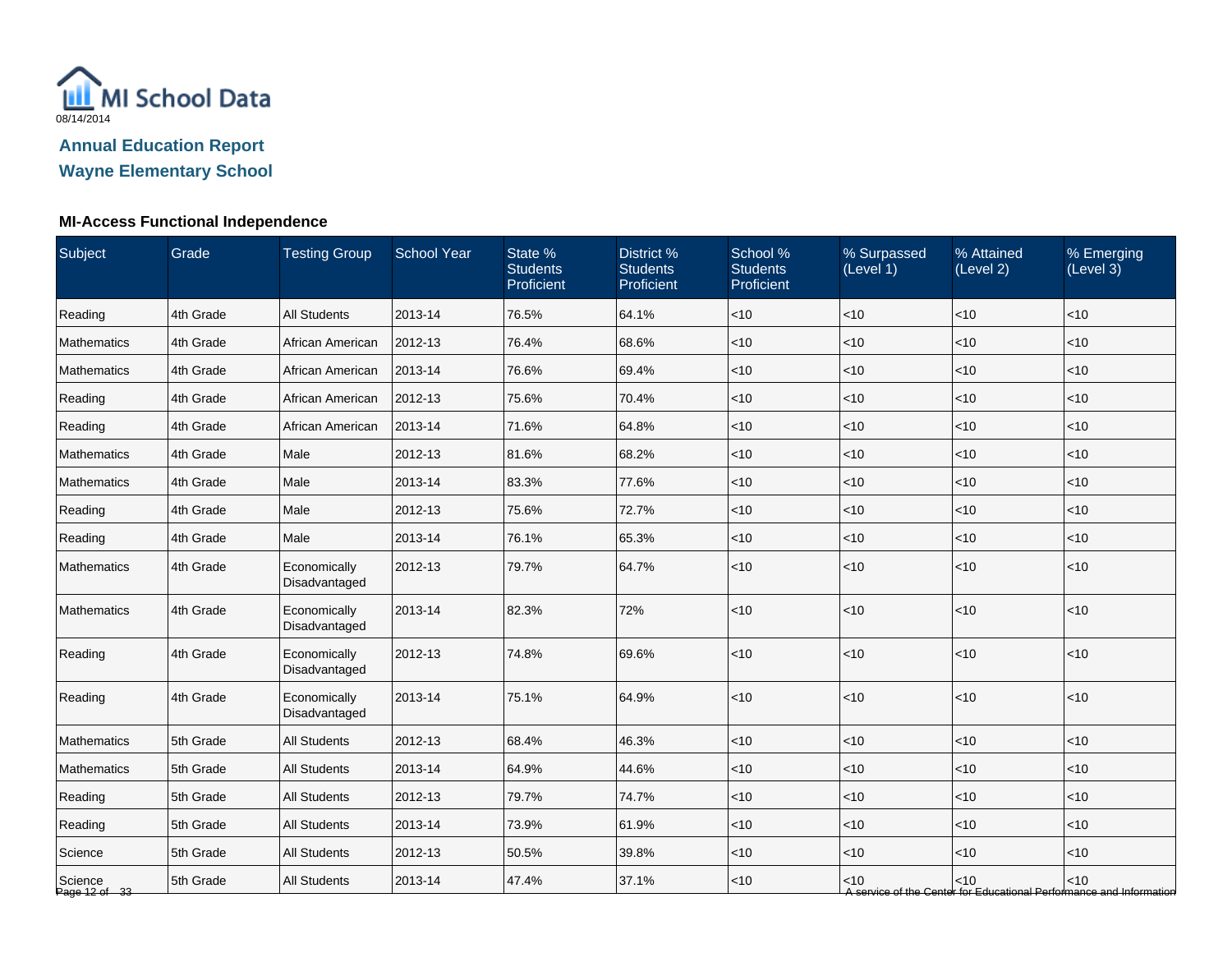

## **MI-Access Functional Independence**

| Subject                  | Grade     | <b>Testing Group</b>          | <b>School Year</b> | State %<br><b>Students</b><br>Proficient | District %<br><b>Students</b><br>Proficient | School %<br><b>Students</b><br>Proficient | % Surpassed<br>(Level 1) | % Attained<br>(Level 2) | % Emerging<br>(Level 3)                                                     |
|--------------------------|-----------|-------------------------------|--------------------|------------------------------------------|---------------------------------------------|-------------------------------------------|--------------------------|-------------------------|-----------------------------------------------------------------------------|
| <b>Mathematics</b>       | 5th Grade | African American              | 2012-13            | 63.6%                                    | 44.6%                                       | < 10                                      | < 10                     | < 10                    | < 10                                                                        |
| <b>Mathematics</b>       | 5th Grade | African American              | 2013-14            | 59.2%                                    | 46.2%                                       | < 10                                      | < 10                     | <10                     | < 10                                                                        |
| Reading                  | 5th Grade | African American              | 2012-13            | 74.4%                                    | 75%                                         | $<$ 10                                    | < 10                     | < 10                    | $<$ 10                                                                      |
| Reading                  | 5th Grade | African American              | 2013-14            | 70.9%                                    | 62%                                         | < 10                                      | < 10                     | < 10                    | < 10                                                                        |
| Science                  | 5th Grade | African American              | 2012-13            | 41.6%                                    | 39.8%                                       | < 10                                      | $<$ 10                   | $<$ 10                  | $<$ 10                                                                      |
| Science                  | 5th Grade | African American              | 2013-14            | 38.9%                                    | 38.8%                                       | $<$ 10                                    | $<$ 10                   | < 10                    | $<$ 10                                                                      |
| Mathematics              | 5th Grade | Female                        | 2012-13            | 65.1%                                    | 39.3%                                       | < 10                                      | $<$ 10                   | < 10                    | < 10                                                                        |
| Reading                  | 5th Grade | Female                        | 2012-13            | 80.8%                                    | 89.3%                                       | <10                                       | <10                      | <10                     | <10                                                                         |
| Science                  | 5th Grade | Female                        | 2012-13            | 44.4%                                    | 40.5%                                       | < 10                                      | < 10                     | <10                     | < 10                                                                        |
| Mathematics              | 5th Grade | Male                          | 2013-14            | 66.4%                                    | 39.6%                                       | < 10                                      | < 10                     | < 10                    | < 10                                                                        |
| Reading                  | 5th Grade | Male                          | 2013-14            | 73.1%                                    | 55.6%                                       | $<$ 10                                    | $<$ 10                   | < 10                    | $<$ 10                                                                      |
| Science                  | 5th Grade | Male                          | 2013-14            | 48.4%                                    | 38.2%                                       | $<$ 10                                    | $<$ 10                   | < 10                    | $<$ 10                                                                      |
| <b>Mathematics</b>       | 5th Grade | Economically<br>Disadvantaged | 2012-13            | 69.2%                                    | 45%                                         | < 10                                      | $<10$                    | <10                     | < 10                                                                        |
| Mathematics              | 5th Grade | Economically<br>Disadvantaged | 2013-14            | 66%                                      | 45.8%                                       | <10                                       | $<$ 10                   | <10                     | < 10                                                                        |
| Reading                  | 5th Grade | Economically<br>Disadvantaged | 2012-13            | 78.9%                                    | 73.8%                                       | < 10                                      | $<$ 10                   | <10                     | < 10                                                                        |
| Reading                  | 5th Grade | Economically<br>Disadvantaged | 2013-14            | 73.8%                                    | 64.4%                                       | <10                                       | $<$ 10                   | <10                     | $<10$                                                                       |
| Science                  | 5th Grade | Economically<br>Disadvantaged | 2012-13            | 51.1%                                    | 39.4%                                       | $<$ 10                                    | $<$ 10                   | <10                     | < 10                                                                        |
| Science<br>Page 13 of 33 | 5th Grade | Economically<br>Disadvantaged | 2013-14            | 47.9%                                    | 38.1%                                       | $<$ 10                                    | $<$ 10                   | < 10                    | < 10<br>A service of the Center for Educational Performance and Information |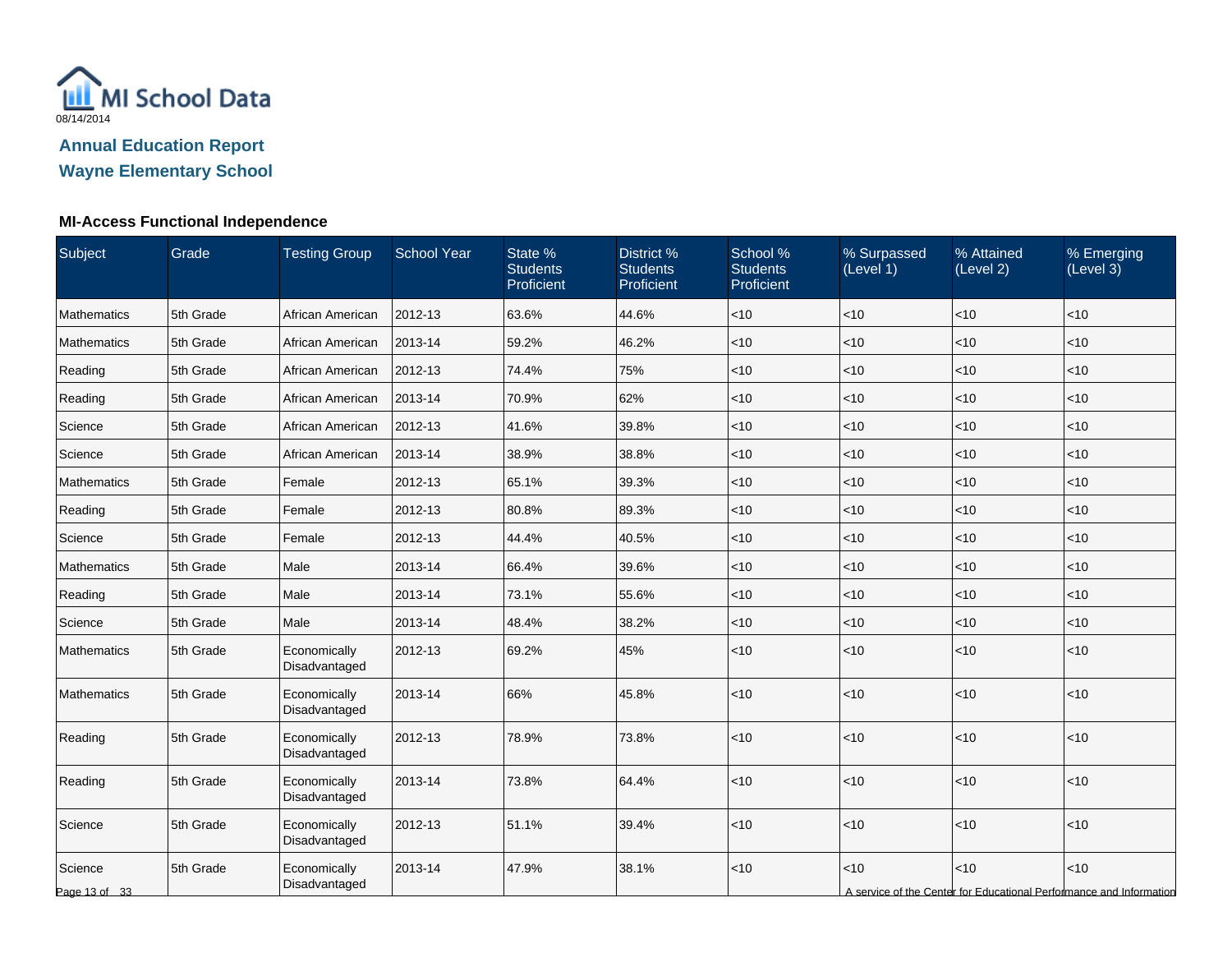

# **Wayne Elementary School**

## **MI-Access Supported Independence**

| Subject                      | <b>Grade</b> | <b>Testing Group</b>          | <b>School Year</b> | State %<br><b>Students</b><br>Proficient | District %<br><b>Students</b><br>Proficient | School %<br><b>Students</b><br>Proficient | % Surpassed<br>(Level 1) | % Attained<br>(Level 2) | % Emerging<br>(Level 3)                                                     |
|------------------------------|--------------|-------------------------------|--------------------|------------------------------------------|---------------------------------------------|-------------------------------------------|--------------------------|-------------------------|-----------------------------------------------------------------------------|
| Mathematics                  | 3rd Grade    | <b>All Students</b>           | 2012-13            | 90.3%                                    | 88.9%                                       | $ $ < 10                                  | <10                      | <10                     | $<$ 10                                                                      |
| <b>ELA</b>                   | 3rd Grade    | <b>All Students</b>           | 2012-13            | 87.8%                                    | 91.9%                                       | $ $ < 10                                  | <10                      | <10                     | <10                                                                         |
| <b>Mathematics</b>           | 3rd Grade    | African American              | 2012-13            | 88.7%                                    | 88.2%                                       | < 10                                      | <10                      | $<10$                   | $<10$                                                                       |
| <b>ELA</b>                   | 3rd Grade    | African American              | 2012-13            | 85.6%                                    | 91.2%                                       | $ $ < 10                                  | < 10                     | < 10                    | < 10                                                                        |
| Mathematics                  | 3rd Grade    | Female                        | 2012-13            | 88.3%                                    | 100%                                        | $<$ 10                                    | $<$ 10                   | < 10                    | $<$ 10                                                                      |
| <b>ELA</b>                   | 3rd Grade    | Female                        | 2012-13            | 88.3%                                    | 90%                                         | $ $ < 10                                  | <10                      | < 10                    | $<$ 10                                                                      |
| Mathematics                  | 3rd Grade    | Economically<br>Disadvantaged | 2012-13            | 89.8%                                    | 87.5%                                       | $<$ 10                                    | $<10$                    | $<10$                   | $<10$                                                                       |
| <b>ELA</b>                   | 3rd Grade    | Economically<br>Disadvantaged | 2012-13            | 88.8%                                    | 90.6%                                       | < 10                                      | <10                      | $\leq 10$               | < 10                                                                        |
| Mathematics                  | 4th Grade    | <b>All Students</b>           | 2013-14            | 87.1%                                    | 86.5%                                       | < 10                                      | <10                      | < 10                    | <10                                                                         |
| <b>ELA</b>                   | 4th Grade    | <b>All Students</b>           | 2013-14            | 80%                                      | 83.8%                                       | $ $ < 10                                  | <10                      | $\vert$ < 10            | < 10                                                                        |
| Mathematics                  | 4th Grade    | African American              | 2013-14            | 86.2%                                    | 88.6%                                       | < 10                                      | $<10$                    | $<10$                   | $<10$                                                                       |
| <b>ELA</b>                   | 4th Grade    | African American              | 2013-14            | 79.7%                                    | 85.7%                                       | $ $ < 10                                  | <10                      | < 10                    | < 10                                                                        |
| Mathematics                  | 4th Grade    | Female                        | 2013-14            | 85.8%                                    | $<$ 10                                      | $ $ < 10                                  | <10                      | < 10                    | < 10                                                                        |
| <b>ELA</b>                   | 4th Grade    | Female                        | 2013-14            | 80.9%                                    | $<$ 10                                      | $ $ < 10                                  | $<$ 10                   | < 10                    | $<$ 10                                                                      |
| Mathematics                  | 4th Grade    | Male                          | 2013-14            | 87.7%                                    | 90%                                         | $ $ < 10                                  | $<$ 10                   | $\vert$ < 10            | < 10                                                                        |
| <b>ELA</b>                   | 4th Grade    | Male                          | 2013-14            | 79.5%                                    | 90%                                         | < 10                                      | <10                      | < 10                    | < 10                                                                        |
| Mathematics                  | 4th Grade    | Economically<br>Disadvantaged | 2013-14            | 89.1%                                    | 85.7%                                       | $ $ < 10                                  | < 10                     | < 10                    | < 10                                                                        |
| <b>ELA</b>                   | 4th Grade    | Economically<br>Disadvantaged | 2013-14            | 81%                                      | 82.9%                                       | < 10                                      | <10                      | < 10                    | <10                                                                         |
| Mathematics<br>Page 14 of 33 | 5th Grade    | <b>All Students</b>           | 2012-13            | 88.3%                                    | 88.6%                                       | < 10                                      | < 10                     | < 10                    | < 10<br>A service of the Center for Educational Performance and Information |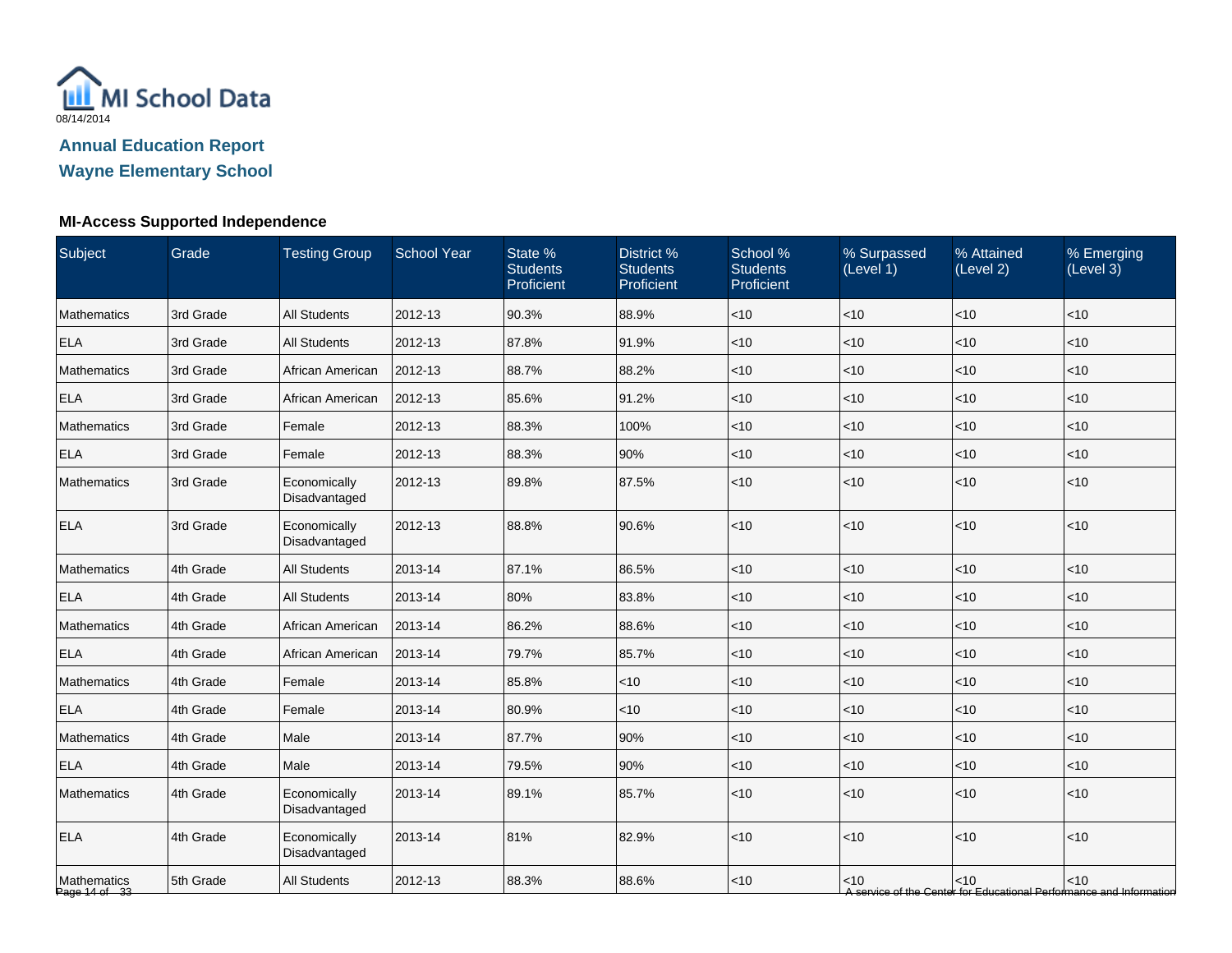

# **Wayne Elementary School**

#### **MI-Access Supported Independence**

| Subject            | Grade     | <b>Testing Group</b>          | <b>School Year</b> | State %<br><b>Students</b><br>Proficient | District %<br><b>Students</b><br>Proficient | School %<br><b>Students</b><br><b>Proficient</b> | % Surpassed<br>(Level 1) | % Attained<br>(Level 2) | % Emerging<br>(Level 3) |
|--------------------|-----------|-------------------------------|--------------------|------------------------------------------|---------------------------------------------|--------------------------------------------------|--------------------------|-------------------------|-------------------------|
| <b>ELA</b>         | 5th Grade | <b>All Students</b>           | 2012-13            | 77.6%                                    | 68.6%                                       | $\leq 10$                                        | $<$ 10                   | < 10                    | $ $ < 10                |
| Science            | 5th Grade | <b>All Students</b>           | 2012-13            | 80.8%                                    | 75.9%                                       | $ $ < 10                                         | $<$ 10                   | < 10                    | $<$ 10                  |
| <b>Mathematics</b> | 5th Grade | African American              | 2012-13            | 88%                                      | 87.1%                                       | $\leq 10$                                        | $<$ 10                   | < 10                    | $<$ 10                  |
| <b>ELA</b>         | 5th Grade | African American              | 2012-13            | 76%                                      | 67.7%                                       | $ $ < 10                                         | $<$ 10                   | < 10                    | $<$ 10                  |
| Science            | 5th Grade | African American              | 2012-13            | 79.8%                                    | 73.1%                                       | $\leq 10$                                        | $<$ 10                   | < 10                    | $<$ 10                  |
| <b>Mathematics</b> | 5th Grade | Male                          | 2012-13            | 89.2%                                    | 92%                                         | $ $ < 10                                         | $<$ 10                   | < 10                    | $ $ < 10                |
| <b>ELA</b>         | 5th Grade | Male                          | 2012-13            | 76.8%                                    | 76%                                         | $\leq 10$                                        | $<$ 10                   | < 10                    | $ $ < 10                |
| Science            | 5th Grade | Male                          | 2012-13            | 81%                                      | 75%                                         | $\leq 10$                                        | $<$ 10                   | < 10                    | $ $ < 10                |
| <b>Mathematics</b> | 5th Grade | Economically<br>Disadvantaged | 2012-13            | 89.7%                                    | 88%                                         | $ $ < 10                                         | < 10                     | < 10                    | < 10                    |
| <b>ELA</b>         | 5th Grade | Economically<br>Disadvantaged | 2012-13            | 78.4%                                    | 72%                                         | $\leq 10$                                        | < 10                     | < 10                    | < 10                    |
| Science            | 5th Grade | Economically<br>Disadvantaged | 2012-13            | 81.4%                                    | 80%                                         | $ $ < 10                                         | $<$ 10                   | < 10                    | $<$ 10                  |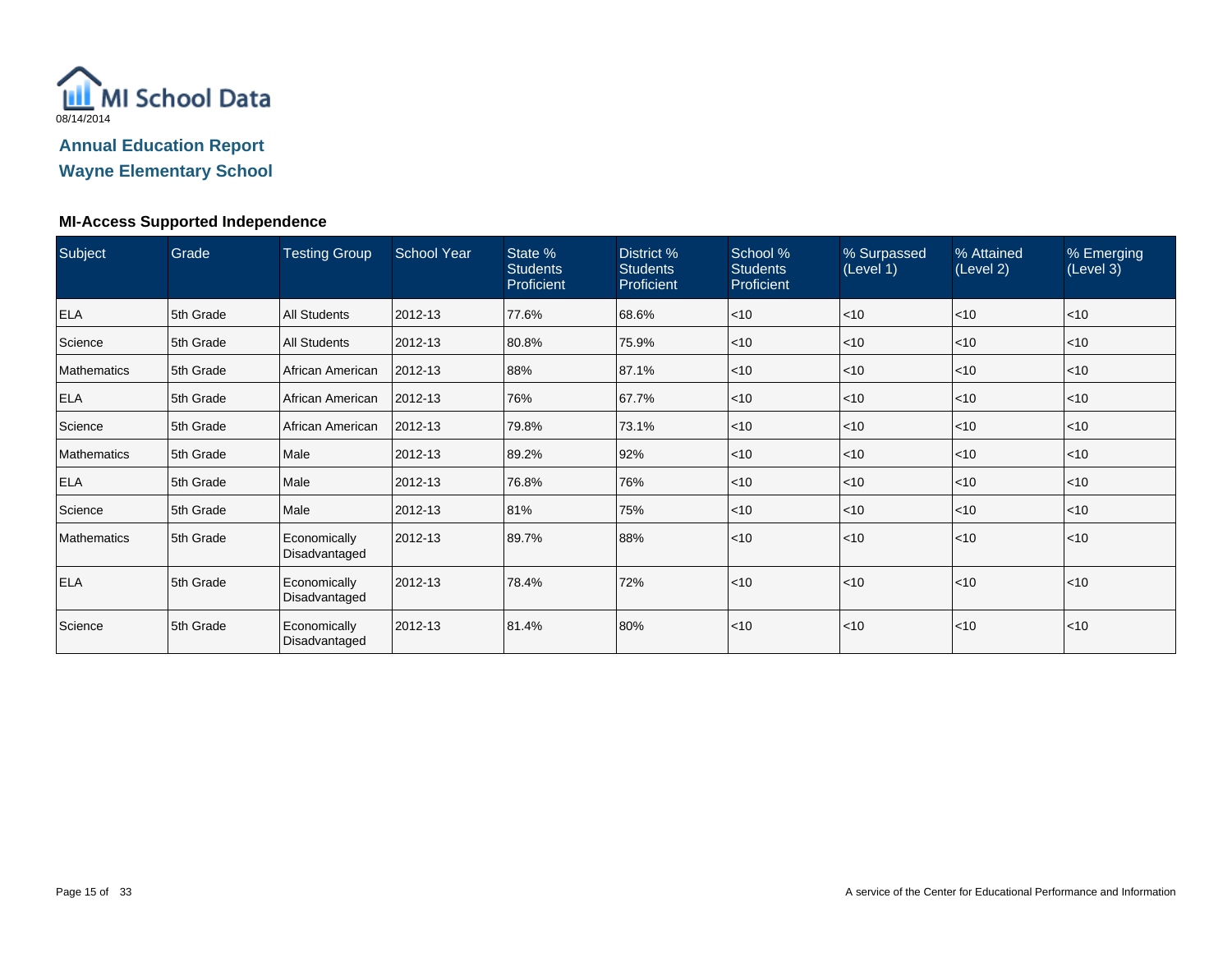

**Wayne Elementary School**

## **MI-Access Participation**

| Subject           | <b>Grade</b> | Testing Group ' | School Year | State %<br><b>Students</b><br><b>Proficient</b> | District %<br><b>Students</b><br>Proficient | School % <sup>1</sup><br><b>Students</b><br><b>Proficient</b> | % Surpassed<br>(Level 1) | % Attained<br>(Level 2) | % Emerging<br>(Level 3) |
|-------------------|--------------|-----------------|-------------|-------------------------------------------------|---------------------------------------------|---------------------------------------------------------------|--------------------------|-------------------------|-------------------------|
| $\cdots$ $\cdots$ |              |                 |             |                                                 |                                             |                                                               |                          |                         |                         |

No Data to Display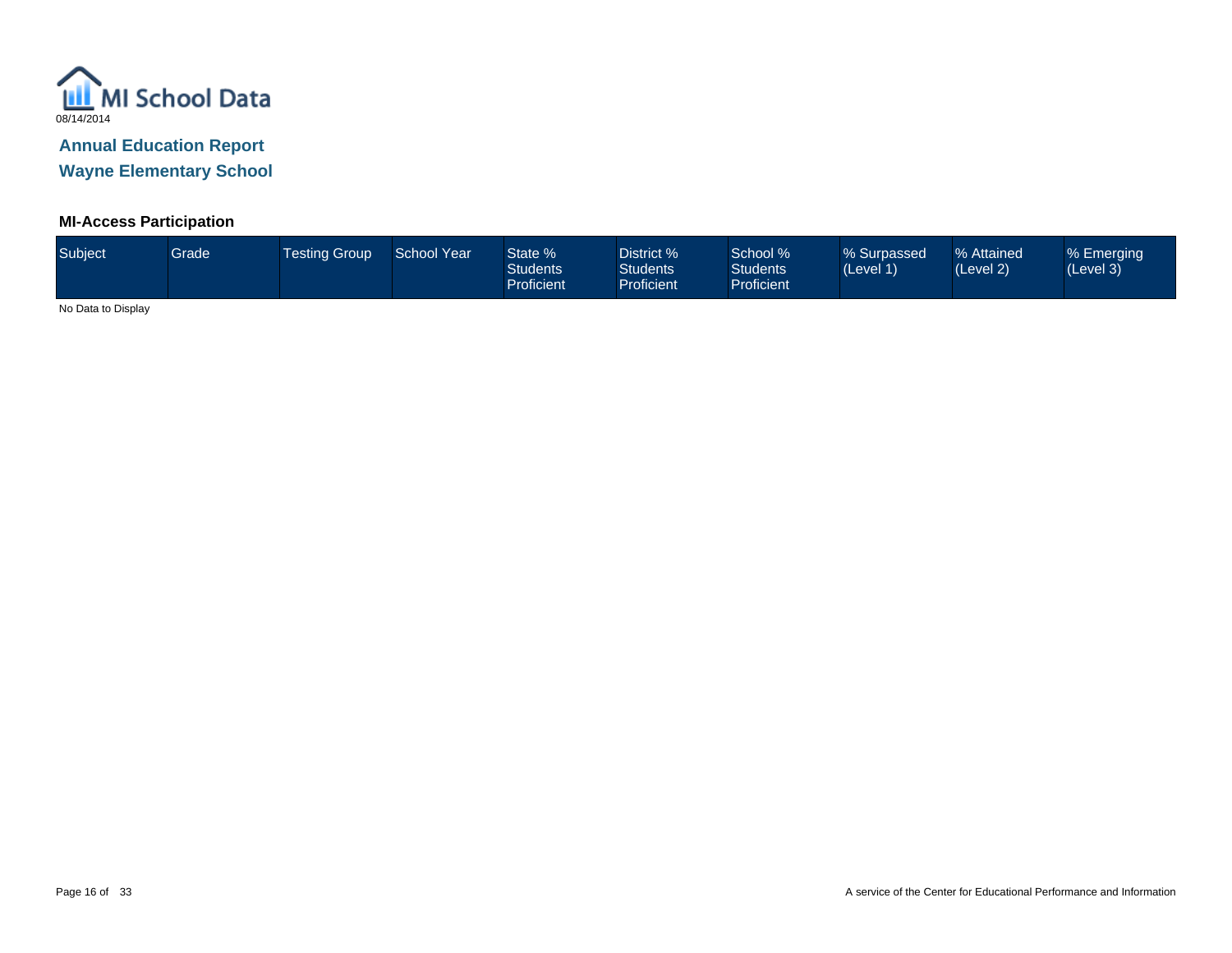

| <b>Testing Group</b>                         | Location        | Subject            | % Tested Total(Goal<br>95%) | % Proficient for<br>Accountability* |
|----------------------------------------------|-----------------|--------------------|-----------------------------|-------------------------------------|
| <b>All Students</b>                          | Statewide       | <b>Mathematics</b> | 99%                         | 62.2%                               |
| Bottom 30%                                   | Statewide       | <b>Mathematics</b> | N/A                         | 18.9%                               |
| American Indian                              | Statewide       | Mathematics        | 98.9%                       | 54.1%                               |
| African American                             | Statewide       | Mathematics        | 97.5%                       | 39.5%                               |
| Asian                                        | Statewide       | <b>Mathematics</b> | 99.6%                       | 82.8%                               |
| Hispanic of Any Race                         | Statewide       | Mathematics        | 99.1%                       | 51.5%                               |
| Native Hawaiian or Other<br>Pacific Islander | Statewide       | Mathematics        | 99%                         | 67.9%                               |
| Two or More Races                            | Statewide       | <b>Mathematics</b> | 99.3%                       | 60.4%                               |
| White                                        | Statewide       | <b>Mathematics</b> | 99.3%                       | 67.9%                               |
| Economically Disadvantaged                   | Statewide       | <b>Mathematics</b> | 98.6%                       | 49.7%                               |
| English Language Learners                    | Statewide       | <b>Mathematics</b> | 99.2%                       | 46%                                 |
| <b>Students With Disabilities</b>            | Statewide       | <b>Mathematics</b> | 98.1%                       | 39.7%                               |
| <b>All Students</b>                          | <b>District</b> | <b>Mathematics</b> | 96.3%                       | 36.5%                               |
| Bottom 30%                                   | <b>District</b> | <b>Mathematics</b> | N/A                         | 6.8%                                |
| American Indian                              | <b>District</b> | <b>Mathematics</b> | 100%                        | 36.7%                               |
| African American                             | <b>District</b> | <b>Mathematics</b> | 96.2%                       | 35.3%                               |
| Asian                                        | <b>District</b> | <b>Mathematics</b> | 98.4%                       | 65.7%                               |
| Hispanic of Any Race                         | <b>District</b> | <b>Mathematics</b> | 97.5%                       | 40.9%                               |
| Native Hawaiian or Other<br>Pacific Islander | <b>District</b> | <b>Mathematics</b> | <30                         | $30$                                |
| Two or More Races                            | <b>District</b> | <b>Mathematics</b> | 96.8%                       | 28.2%                               |
| White                                        | <b>District</b> | Mathematics        | 95.1%                       | 39%                                 |
| Economically Disadvantaged                   | District        | <b>Mathematics</b> | 96.3%                       | 35.5%                               |
| English Language Learners                    | <b>District</b> | Mathematics        | 97.8%                       | 40.2%                               |
| <b>Students With Disabilities</b>            | <b>District</b> | Mathematics        | 92.5%                       | 30.1%                               |
| All Students                                 | School          | Mathematics        | 96.4%                       | 30.9%                               |
| Bottom 30%                                   | School          | Mathematics        | N/A                         | 4.9%                                |
| African American                             | School          | Mathematics        | 96.4%                       | 30.4%                               |
| White                                        | School          | Mathematics        | $30$                        | <30                                 |
| Economically Disadvantaged                   | School          | Mathematics        | 96%                         | 29.7%                               |
| <b>Students With Disabilities</b>            | School          | Mathematics        | 97%                         | 38.7%                               |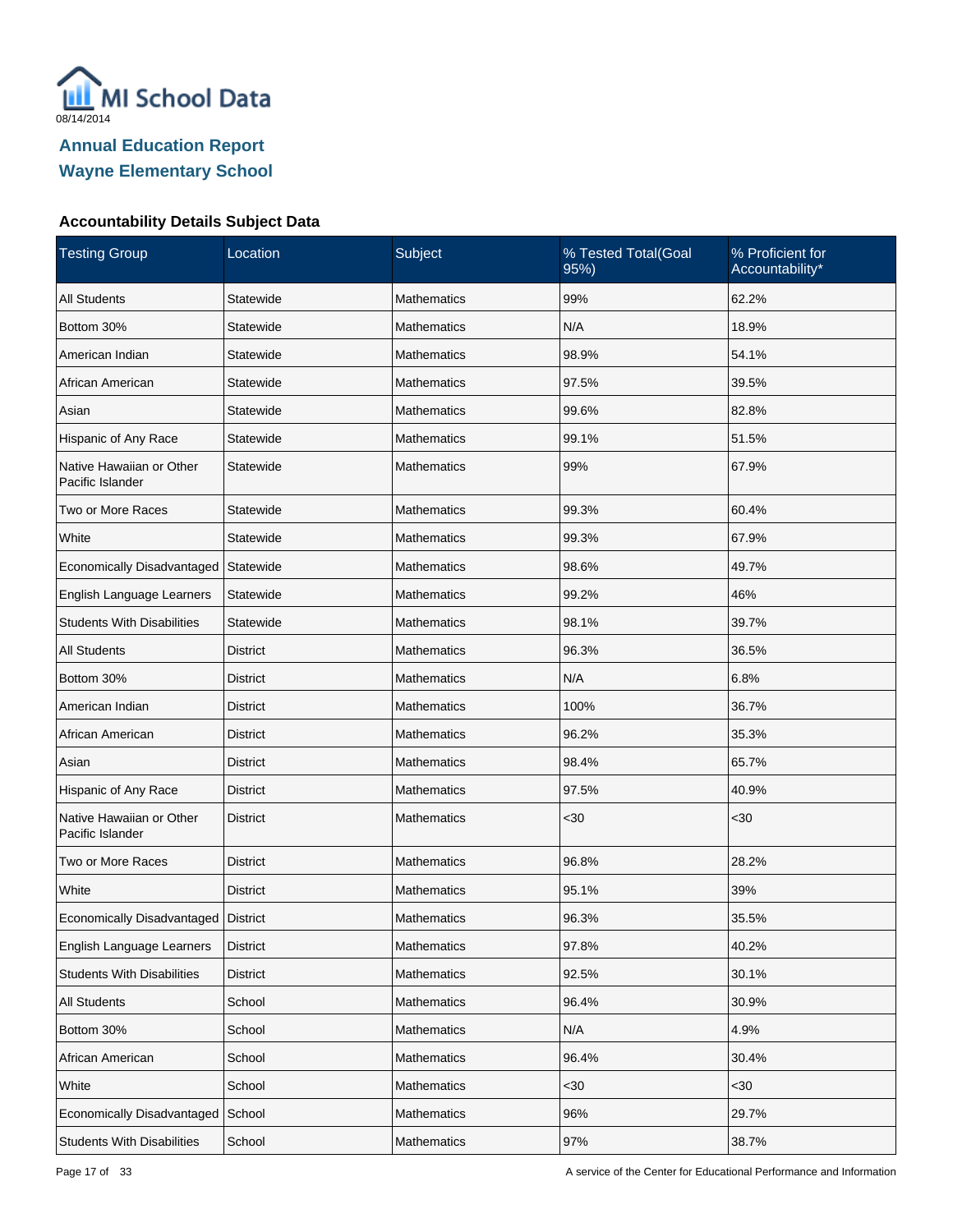

| <b>Testing Group</b>                         | Location        | Subject | % Tested Total(Goal<br>95%) | % Proficient for<br>Accountability* |
|----------------------------------------------|-----------------|---------|-----------------------------|-------------------------------------|
| <b>All Students</b>                          | Statewide       | Reading | 99.1%                       | 85.8%                               |
| Bottom 30%                                   | Statewide       | Reading | N/A                         | 60.1%                               |
| American Indian                              | Statewide       | Reading | 99%                         | 83.4%                               |
| African American                             | Statewide       | Reading | 97.9%                       | 72.2%                               |
| Asian                                        | Statewide       | Reading | 99.5%                       | 91.9%                               |
| Hispanic of Any Race                         | Statewide       | Reading | 99.2%                       | 80.5%                               |
| Native Hawaiian or Other<br>Pacific Islander | Statewide       | Reading | 98.8%                       | 87.3%                               |
| Two or More Races                            | Statewide       | Reading | 99.4%                       | 86.3%                               |
| White                                        | Statewide       | Reading | 99.4%                       | 89.3%                               |
| Economically Disadvantaged                   | Statewide       | Reading | 98.8%                       | 78.5%                               |
| English Language Learners                    | Statewide       | Reading | 99%                         | 69.8%                               |
| <b>Students With Disabilities</b>            | Statewide       | Reading | 98.4%                       | 56.2%                               |
| <b>All Students</b>                          | <b>District</b> | Reading | 97%                         | 68%                                 |
| Bottom 30%                                   | District        | Reading | N/A                         | 17.3%                               |
| American Indian                              | <b>District</b> | Reading | 100%                        | 71.7%                               |
| African American                             | District        | Reading | 96.9%                       | 67%                                 |
| Asian                                        | <b>District</b> | Reading | 99.2%                       | 82%                                 |
| Hispanic of Any Race                         | District        | Reading | 97.2%                       | 72.6%                               |
| Native Hawaiian or Other<br>Pacific Islander | <b>District</b> | Reading | <30                         | $30$                                |
| Two or More Races                            | <b>District</b> | Reading | 96.8%                       | 77.5%                               |
| White                                        | <b>District</b> | Reading | 95.3%                       | 66.5%                               |
| Economically Disadvantaged District          |                 | Reading | 97%                         | 66.6%                               |
| English Language Learners                    | <b>District</b> | Reading | 97.7%                       | 70.9%                               |
| <b>Students With Disabilities</b>            | <b>District</b> | Reading | 93.2%                       | 39.3%                               |
| All Students                                 | School          | Reading | 97.8%                       | 61.8%                               |
| Bottom 30%                                   | School          | Reading | N/A                         | 7.3%                                |
| African American                             | School          | Reading | 97.8%                       | 62.2%                               |
| White                                        | School          | Reading | $30$                        | <30                                 |
| Economically Disadvantaged                   | School          | Reading | 97.6%                       | 62.5%                               |
| <b>Students With Disabilities</b>            | School          | Reading | 100%                        | 22.6%                               |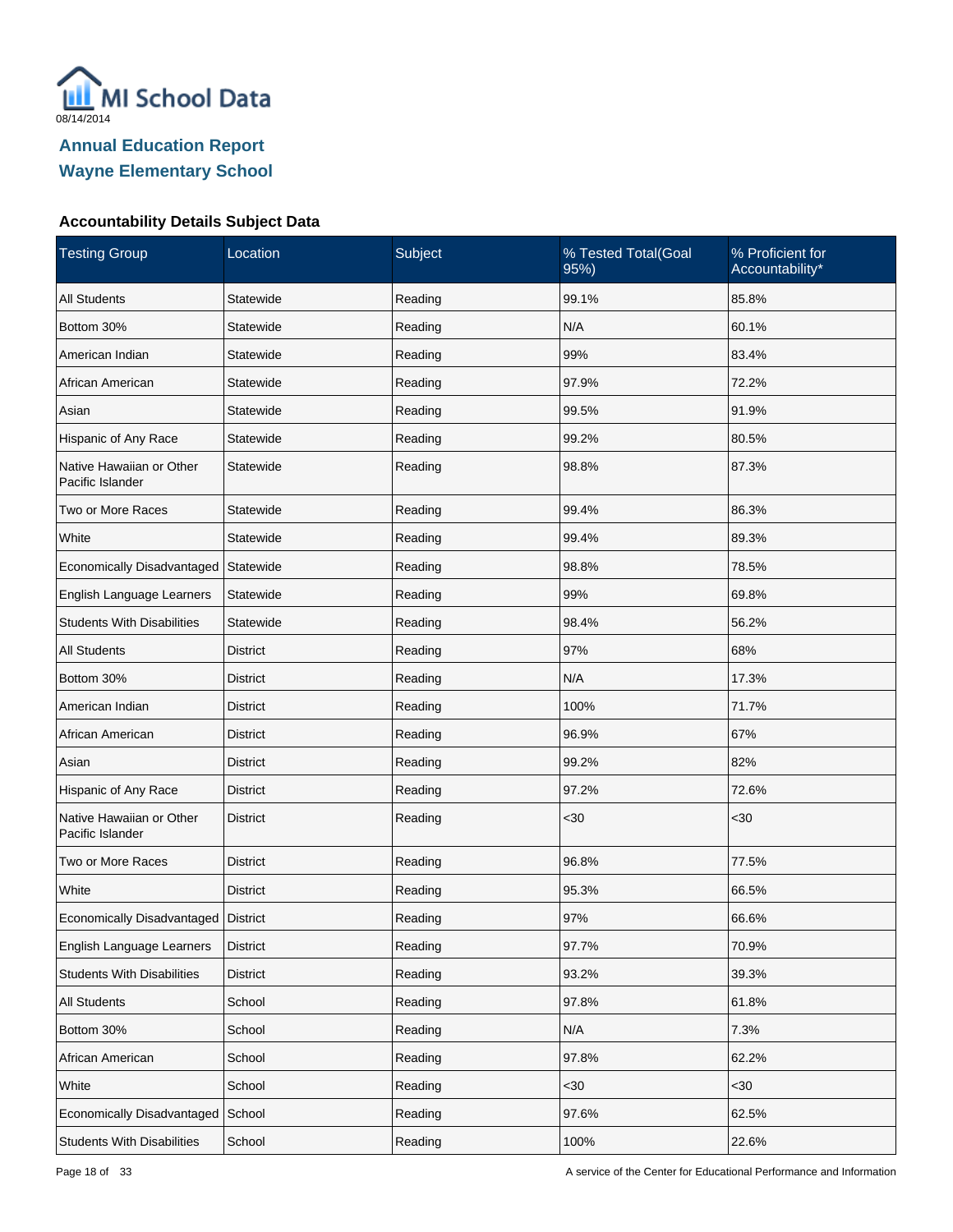

| <b>Testing Group</b>                         | Location        | Subject        | % Tested Total(Goal<br>95%) | % Proficient for<br>Accountability* |
|----------------------------------------------|-----------------|----------------|-----------------------------|-------------------------------------|
| <b>All Students</b>                          | Statewide       | Science        | 98.3%                       | 42.9%                               |
| Bottom 30%                                   | Statewide       | Science        | N/A                         | 1.5%                                |
| American Indian                              | Statewide       | Science        | 98.4%                       | 35.6%                               |
| African American                             | Statewide       | Science        | 95.8%                       | 14.9%                               |
| Asian                                        | Statewide       | Science        | 99.4%                       | 61.1%                               |
| Hispanic of Any Race                         | Statewide       | Science        | 98.5%                       | 26.7%                               |
| Native Hawaiian or Other<br>Pacific Islander | Statewide       | Science        | 99.1%                       | 48.4%                               |
| Two or More Races                            | Statewide       | Science        | 98.9%                       | 40.6%                               |
| White                                        | Statewide       | Science        | 98.9%                       | 50.1%                               |
| Economically Disadvantaged Statewide         |                 | Science        | 97.4%                       | 26.4%                               |
| English Language Learners                    | Statewide       | Science        | 98.4%                       | 11.2%                               |
| <b>Students With Disabilities</b>            | Statewide       | Science        | 97.2%                       | 16.1%                               |
| <b>All Students</b>                          | <b>District</b> | Science        | 94.6%                       | 13.6%                               |
| Bottom 30%                                   | <b>District</b> | Science        | N/A                         | 0.3%                                |
| American Indian                              | <b>District</b> | Science        | $30$                        | <30                                 |
| African American                             | <b>District</b> | Science        | 94.6%                       | 13%                                 |
| Asian                                        | <b>District</b> | Science        | 98.1%                       | 39.2%                               |
| Hispanic of Any Race                         | <b>District</b> | Science        | 94.7%                       | 14.1%                               |
| Native Hawaiian or Other<br>Pacific Islander | <b>District</b> | Science        | <30                         | $30$                                |
| Two or More Races                            | <b>District</b> | Science        | $30$                        | $30$                                |
| White                                        | <b>District</b> | Science        | 92.6%                       | 17.4%                               |
| Economically Disadvantaged                   | District        | Science        | 94.5%                       | 12%                                 |
| English Language Learners                    | <b>District</b> | Science        | 95.1%                       | 12.1%                               |
| <b>Students With Disabilities</b>            | <b>District</b> | Science        | 89.9%                       | 8.2%                                |
| All Students                                 | School          | Science        | 97.7%                       | 3.2%                                |
| Bottom 30%                                   | School          | Science        | N/A                         | <30                                 |
| African American                             | School          | Science        | 97.7%                       | 3.2%                                |
| Economically Disadvantaged                   | School          | Science        | $30$                        | <30                                 |
| <b>Students With Disabilities</b>            | School          | Science        | $30$                        | $30$                                |
| All Students                                 | Statewide       | Social Studies | 97.3%                       | 57.3%                               |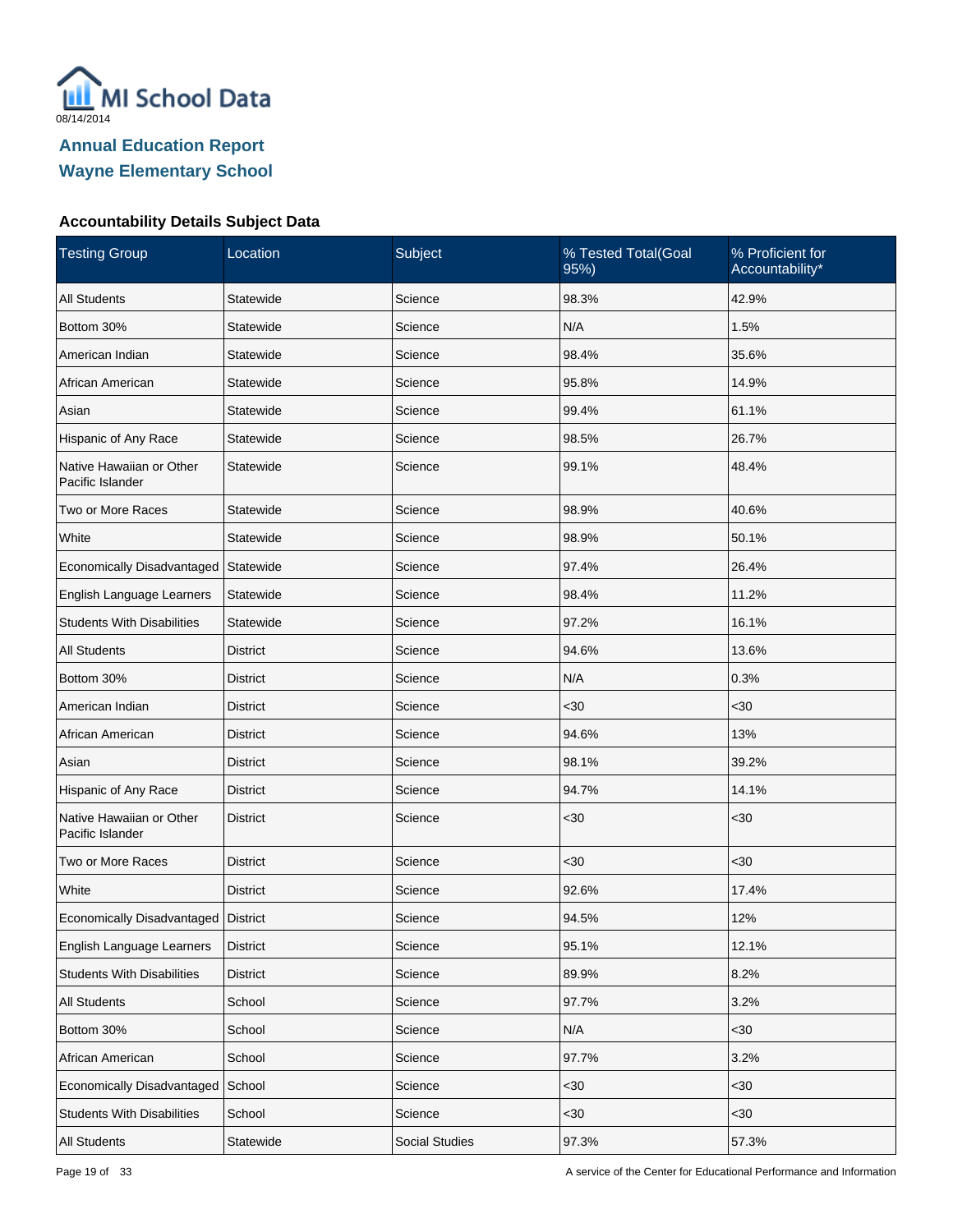

| <b>Testing Group</b>                         | Location        | Subject               | % Tested Total(Goal<br>95%) | % Proficient for<br>Accountability* |
|----------------------------------------------|-----------------|-----------------------|-----------------------------|-------------------------------------|
| Bottom 30%                                   | Statewide       | <b>Social Studies</b> | N/A                         | 9.1%                                |
| American Indian                              | Statewide       | <b>Social Studies</b> | 97.7%                       | 49.7%                               |
| African American                             | Statewide       | <b>Social Studies</b> | 93.6%                       | 28.4%                               |
| Asian                                        | Statewide       | <b>Social Studies</b> | 99.1%                       | 74.4%                               |
| Hispanic of Any Race                         | Statewide       | <b>Social Studies</b> | 97.5%                       | 42.7%                               |
| Native Hawaiian or Other<br>Pacific Islander | Statewide       | <b>Social Studies</b> | 98.9%                       | 65.5%                               |
| Two or More Races                            | Statewide       | <b>Social Studies</b> | 98.2%                       | 53.8%                               |
| White                                        | Statewide       | <b>Social Studies</b> | 98.2%                       | 64.5%                               |
| Economically Disadvantaged                   | Statewide       | <b>Social Studies</b> | 95.8%                       | 40.4%                               |
| English Language Learners                    | Statewide       | <b>Social Studies</b> | 97.5%                       | 22.7%                               |
| <b>Students With Disabilities</b>            | Statewide       | <b>Social Studies</b> | 92.3%                       | 21.7%                               |
| <b>All Students</b>                          | District        | <b>Social Studies</b> | 89.3%                       | 25.2%                               |
| Bottom 30%                                   | District        | <b>Social Studies</b> | N/A                         | 0%                                  |
| American Indian                              | District        | <b>Social Studies</b> | $30$                        | $30$                                |
| African American                             | District        | <b>Social Studies</b> | 88.9%                       | 23.9%                               |
| Asian                                        | District        | <b>Social Studies</b> | 93.9%                       | 59.7%                               |
| Hispanic of Any Race                         | <b>District</b> | <b>Social Studies</b> | 92%                         | 29.3%                               |
| Native Hawaiian or Other<br>Pacific Islander | <b>District</b> | <b>Social Studies</b> | $30$                        | $30$                                |
| Two or More Races                            | <b>District</b> | <b>Social Studies</b> | <30                         | <30                                 |
| White                                        | <b>District</b> | <b>Social Studies</b> | 86.8%                       | 27.7%                               |
| Economically Disadvantaged                   | District        | <b>Social Studies</b> | 88.9%                       | 22.4%                               |
| English Language Learners                    | <b>District</b> | <b>Social Studies</b> | 92.1%                       | 27.5%                               |
| <b>Students With Disabilities</b>            | <b>District</b> | Social Studies        | 66.7%                       | 6.8%                                |
| <b>All Students</b>                          | School          | <b>Social Studies</b> | <30                         | <30                                 |
| Bottom 30%                                   | School          | Social Studies        | N/A                         | $30$                                |
| African American                             | School          | Social Studies        | <30                         | $30$                                |
| Economically Disadvantaged School            |                 | Social Studies        | $30$                        | $30$                                |
| <b>Students With Disabilities</b>            | School          | Social Studies        | <30                         | $30$                                |
| All Students                                 | Statewide       | Writing               | 98.5%                       | 73.2%                               |
| Bottom 30%                                   | Statewide       | Writing               | N/A                         | 26.5%                               |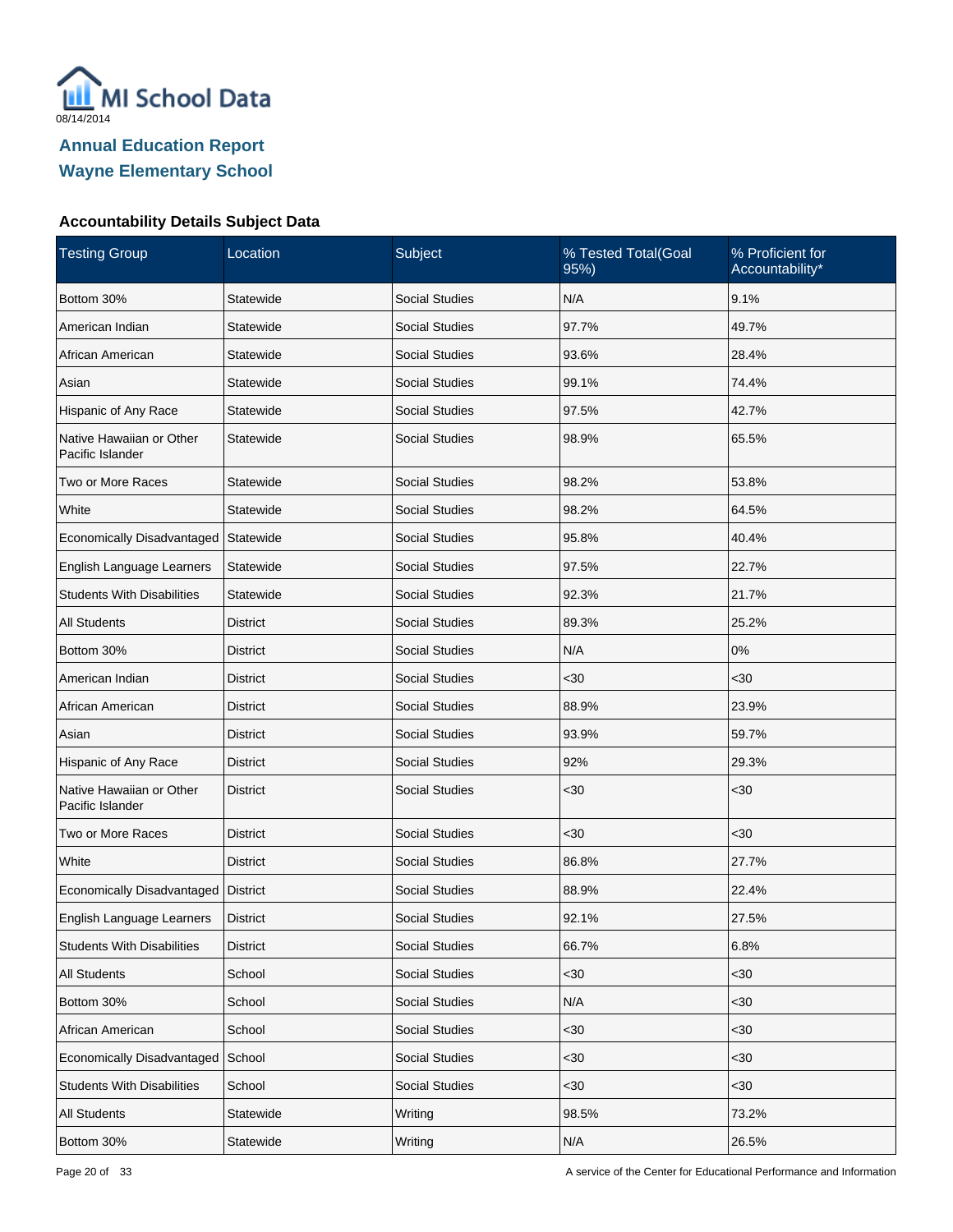

| <b>Testing Group</b>                         | Location        | Subject | % Tested Total(Goal<br>95%) | % Proficient for<br>Accountability* |
|----------------------------------------------|-----------------|---------|-----------------------------|-------------------------------------|
| American Indian                              | Statewide       | Writing | 98.5%                       | 63.2%                               |
| African American                             | Statewide       | Writing | 96.4%                       | 54.4%                               |
| Asian                                        | Statewide       | Writing | 99%                         | 86%                                 |
| Hispanic of Any Race                         | Statewide       | Writing | 98.8%                       | 64.3%                               |
| Native Hawaiian or Other<br>Pacific Islander | Statewide       | Writing | 99%                         | 76.6%                               |
| Two or More Races                            | Statewide       | Writing | 99.1%                       | 72.8%                               |
| White                                        | Statewide       | Writing | 99%                         | 77.8%                               |
| Economically Disadvantaged                   | Statewide       | Writing | 97.8%                       | 61.3%                               |
| English Language Learners                    | Statewide       | Writing | 98%                         | 51.1%                               |
| <b>Students With Disabilities</b>            | Statewide       | Writing | 97.7%                       | 35.2%                               |
| <b>All Students</b>                          | <b>District</b> | Writing | 95.7%                       | 49.2%                               |
| Bottom 30%                                   | District        | Writing | N/A                         | $0\%$                               |
| American Indian                              | <b>District</b> | Writing | $30$                        | <30                                 |
| African American                             | <b>District</b> | Writing | 95.7%                       | 47.8%                               |
| Asian                                        | <b>District</b> | Writing | 91.5%                       | 66.7%                               |
| Hispanic of Any Race                         | <b>District</b> | Writing | 95.9%                       | 55.8%                               |
| Native Hawaiian or Other<br>Pacific Islander | <b>District</b> | Writing | $30$                        | $30$                                |
| Two or More Races                            | <b>District</b> | Writing | 107.7%                      | 41.9%                               |
| White                                        | <b>District</b> | Writing | 95.4%                       | 52.1%                               |
| Economically Disadvantaged                   | <b>District</b> | Writing | 95.7%                       | 47.3%                               |
| English Language Learners                    | <b>District</b> | Writing | 95.6%                       | 53.1%                               |
| <b>Students With Disabilities</b>            | <b>District</b> | Writing | 90.1%                       | 21.6%                               |
| All Students                                 | School          | Writing | $30$                        | $30$                                |
| Bottom 30%                                   | School          | Writing | N/A                         | <30                                 |
| African American                             | School          | Writing | $30$                        | <30                                 |
| White                                        | School          | Writing | $30$                        | <30                                 |
| Economically Disadvantaged                   | School          | Writing | $30$                        | $30$                                |
| <b>Students With Disabilities</b>            | School          | Writing | <30                         | $30$                                |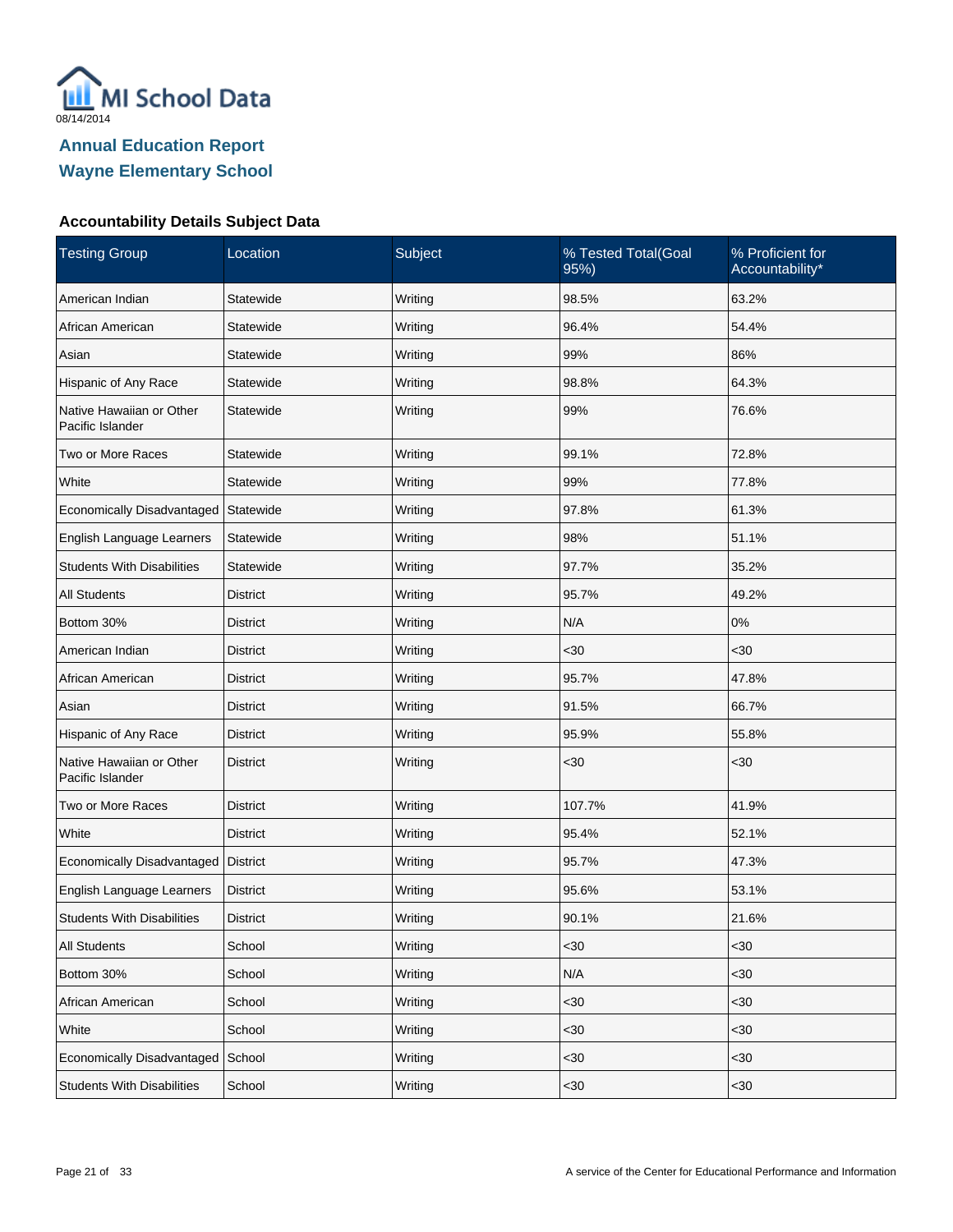

#### **Accountability Details Graduation Data**

| <b>Testing Group</b>                      | Location        | Accountability Scorecard Completion Rate<br>(High Schools only)<br>(Goal 80%) |
|-------------------------------------------|-----------------|-------------------------------------------------------------------------------|
| <b>All Students</b>                       | Statewide       | 77%                                                                           |
| American Indian                           | Statewide       | 64.1%                                                                         |
| African American                          | Statewide       | 60.5%                                                                         |
| Asian                                     | Statewide       | 87.9%                                                                         |
| Hispanic of Any Race                      | Statewide       | 67.3%                                                                         |
| Migrant                                   | Statewide       | 70.5%                                                                         |
| Native Hawaiian or Other Pacific Islander | Statewide       | 69.2%                                                                         |
| Two or More Races                         | Statewide       | 73.9%                                                                         |
| White                                     | Statewide       | 82.1%                                                                         |
| Female                                    | Statewide       | 81.5%                                                                         |
| Male                                      | Statewide       | 72.7%                                                                         |
| Economically Disadvantaged                | Statewide       | 63.9%                                                                         |
| English Language Learners                 | Statewide       | 65.4%                                                                         |
| <b>Students With Disabilities</b>         | Statewide       | 53.6%                                                                         |
| <b>Homeless</b>                           | Statewide       | 54.2%                                                                         |
| <b>All Students</b>                       | <b>District</b> | 64.6%                                                                         |
| African American                          | <b>District</b> | 64.5%                                                                         |
| Asian                                     | <b>District</b> | 79.1%                                                                         |
| Hispanic of Any Race                      | <b>District</b> | 69.2%                                                                         |
| White                                     | <b>District</b> | 44.9%                                                                         |
| Economically Disadvantaged                | <b>District</b> | 63.7%                                                                         |
| English Language Learners                 | <b>District</b> | 71.5%                                                                         |
| <b>Students With Disabilities</b>         | <b>District</b> | 40.9%                                                                         |
| Bottom 30%                                | <b>District</b> | 86.1%                                                                         |

\* All data based on students enrolled for a full academic year.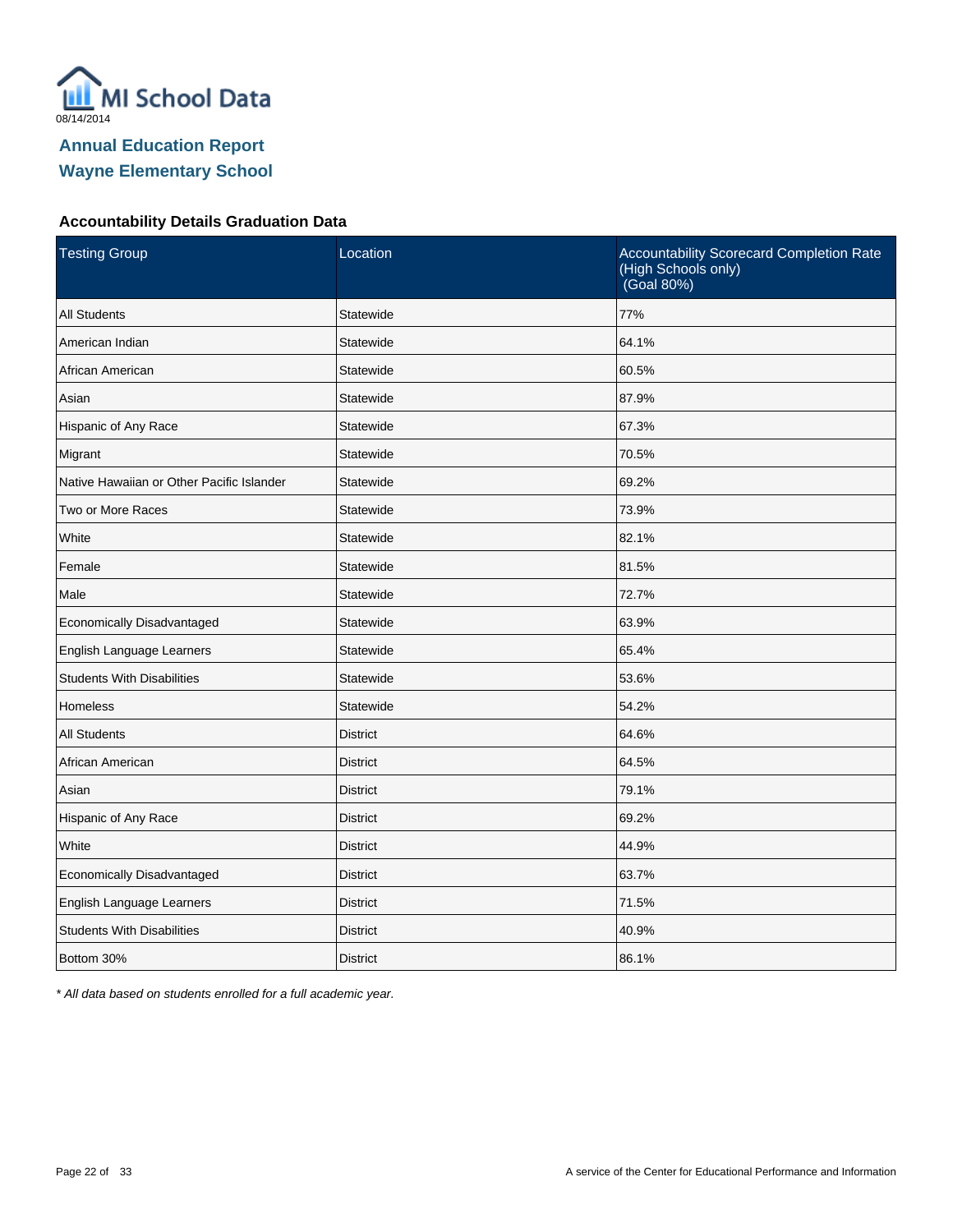

#### **Accountability Details Attendance Data**

| <b>Testing Group</b> | Location        | Attendance Rate<br>(Goal 90%) |
|----------------------|-----------------|-------------------------------|
| <b>All Students</b>  | Statewide       | 94.3%                         |
| <b>All Students</b>  | <b>District</b> | 86.8%                         |
| <b>All Students</b>  | School          | 85%                           |

\* All data based on students enrolled for a full academic year.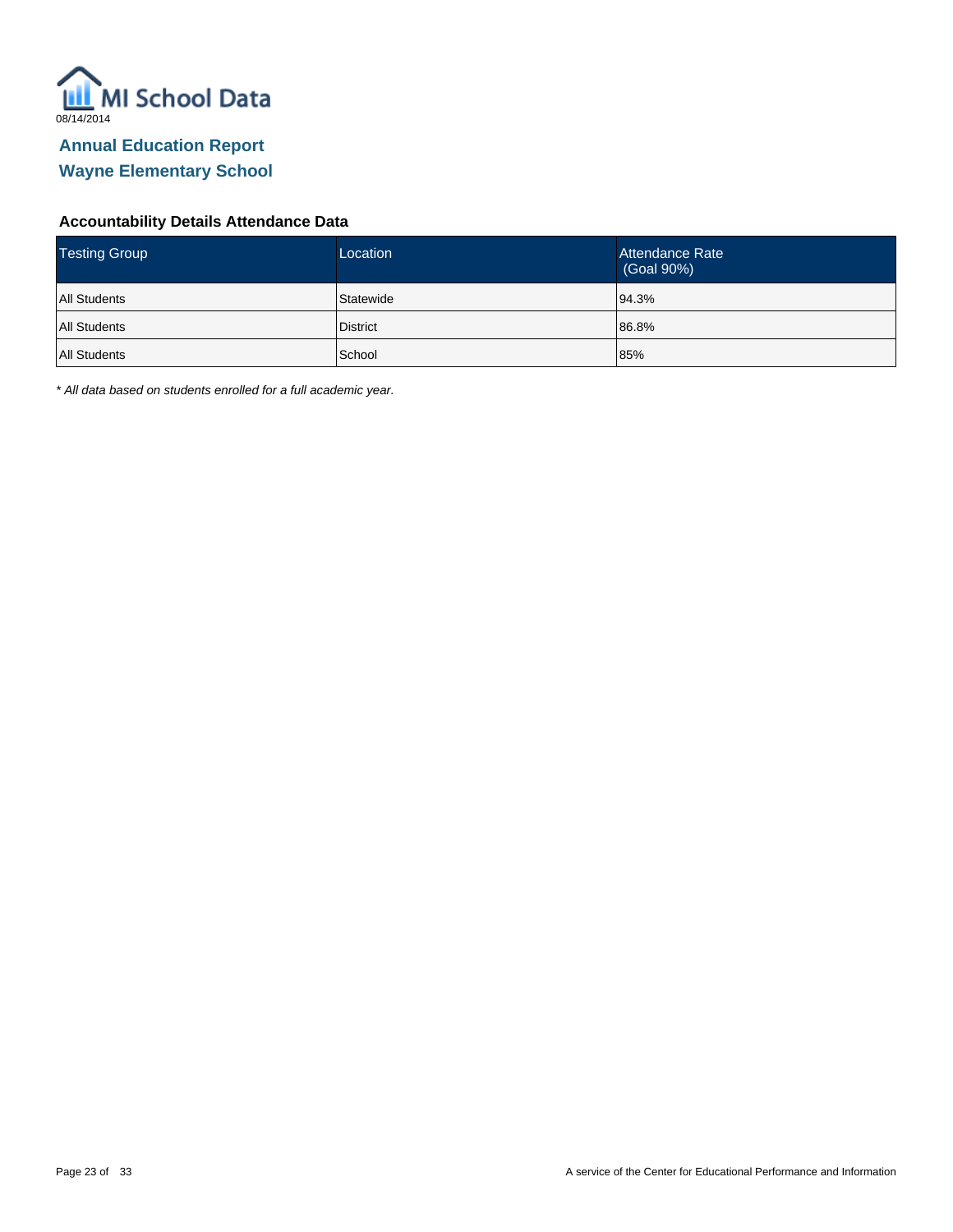

**Wayne Elementary School**

#### **Accountability Status District Data**

| <b>District</b><br><b>Name</b> | Reading<br><b>Status</b> | Reading<br>Score | Writina<br><b>Status</b> | <b>Writing</b><br>Score <sup>1</sup> | Math Status Math Score |  | Science<br><b>Status</b> | Science<br>Score <sup>1</sup> | Social<br><b>Studies</b><br><b>Status</b> | Social<br><b>Studies</b><br>Score | Overall<br><b>Status</b> | Dverall<br>Score |
|--------------------------------|--------------------------|------------------|--------------------------|--------------------------------------|------------------------|--|--------------------------|-------------------------------|-------------------------------------------|-----------------------------------|--------------------------|------------------|
|--------------------------------|--------------------------|------------------|--------------------------|--------------------------------------|------------------------|--|--------------------------|-------------------------------|-------------------------------------------|-----------------------------------|--------------------------|------------------|

No Data to Display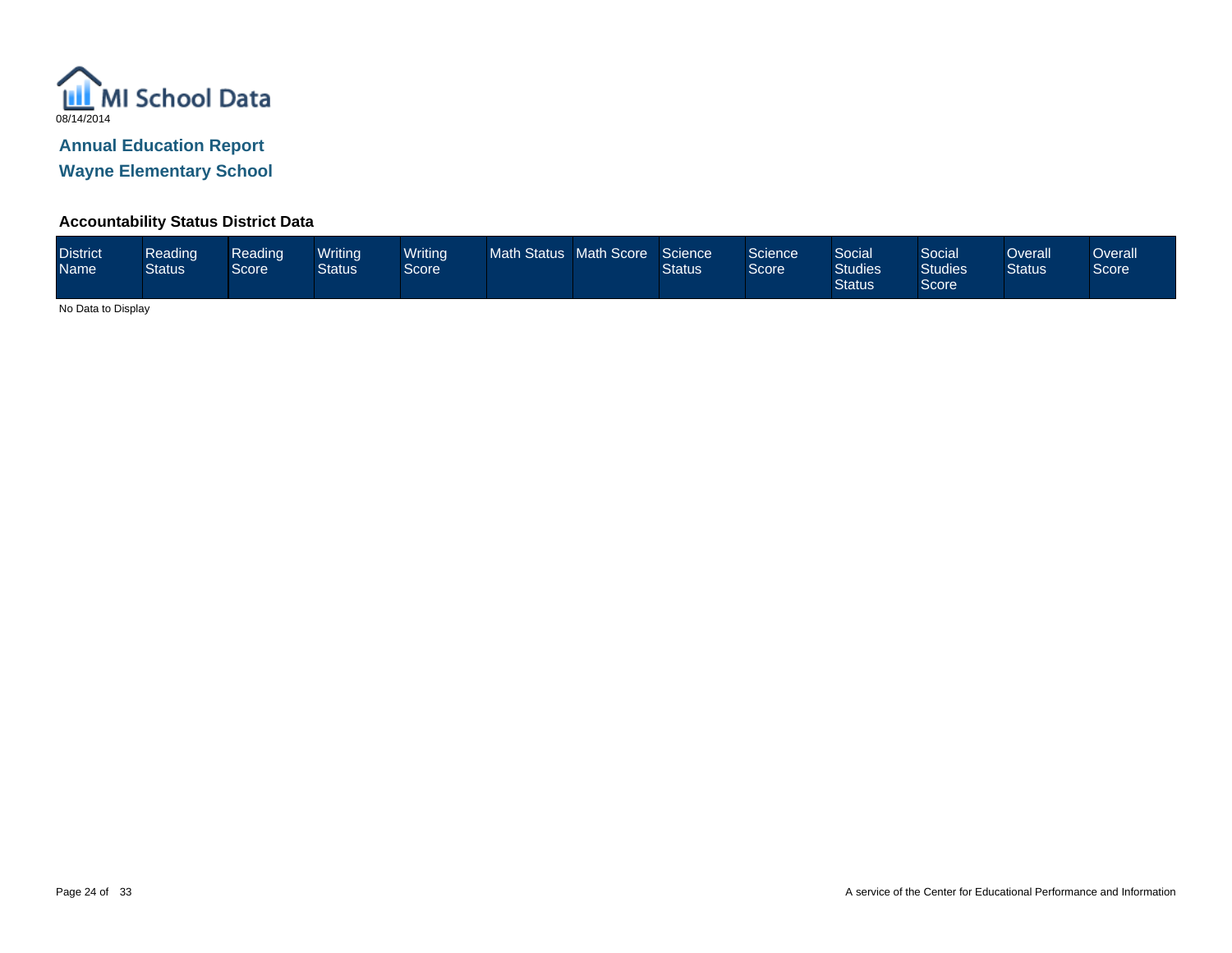

**Wayne Elementary School**

#### **Accountability Status School Data**

| <b>District</b><br>Name <sup>1</sup>     | School<br>Name       | <b>Title 1</b><br><b>Status</b> | Reading<br><b>Status</b> | Reading<br>Score | Writing<br><b>Status</b> | Writing<br>Score | Math<br><b>Status</b> | <b>Math</b><br>Score | Science<br><b>Status</b> | Science<br>Score | Social<br><b>Studies</b><br><b>Status</b> | Social<br><b>Studies</b><br>Score | Overall<br><b>Status</b> | Overall<br>Score |
|------------------------------------------|----------------------|---------------------------------|--------------------------|------------------|--------------------------|------------------|-----------------------|----------------------|--------------------------|------------------|-------------------------------------------|-----------------------------------|--------------------------|------------------|
| Detroit City Wayne<br>School<br>District | Elementary<br>School |                                 | Green                    |                  | Green                    |                  | Green                 | 2                    | Red                      | l O              | Green                                     | ╸                                 | Yellow                   | 122              |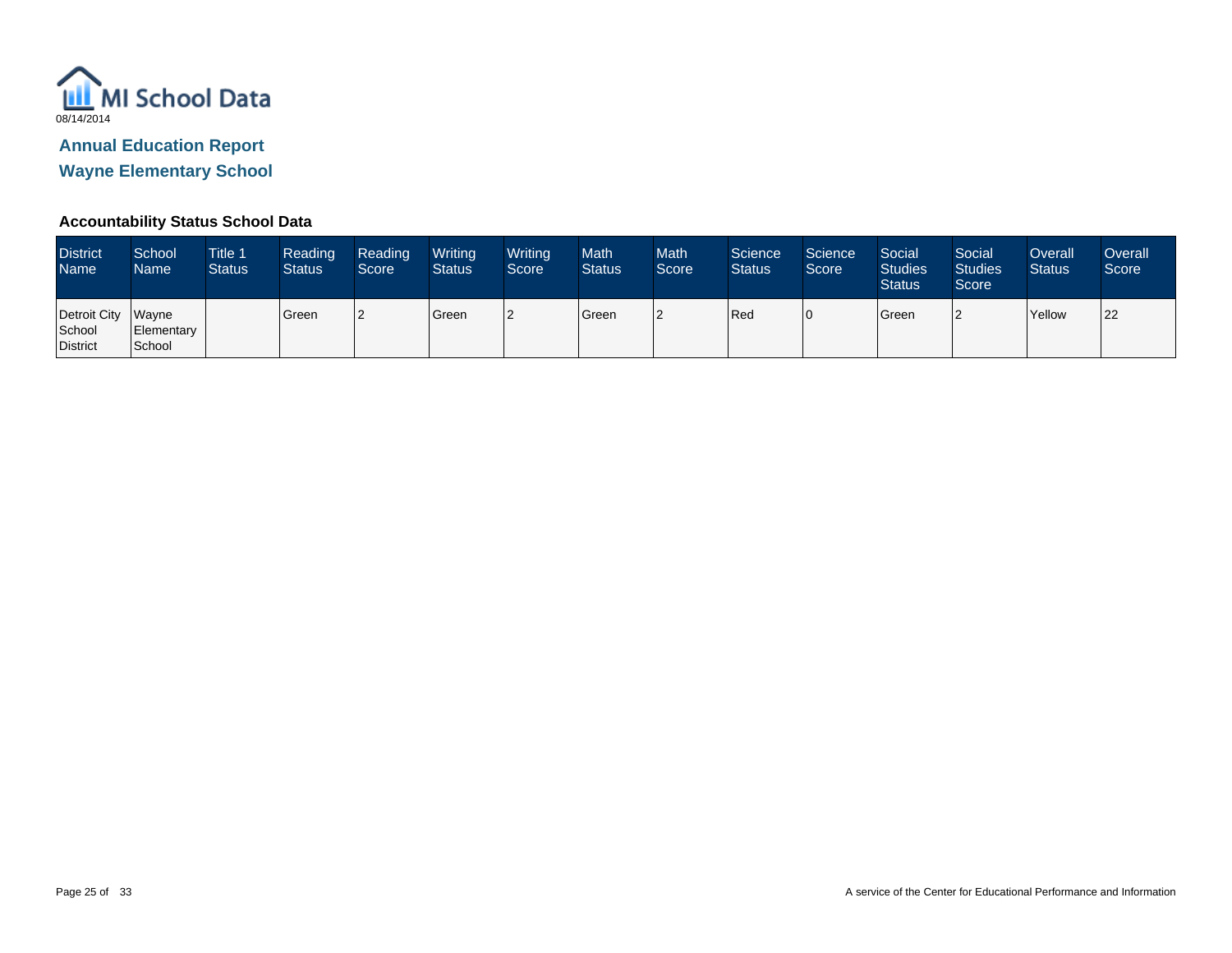

#### **Teacher Quality - Qualification**

|                                                                                                             | Other | B.A. | MA. | .P.H.D.' |
|-------------------------------------------------------------------------------------------------------------|-------|------|-----|----------|
| Professional Qualifications of 0<br>All Public Elementary and<br>Secondary School Teachers<br>in the School |       |      | 19  |          |

Professional Qualifications are defined by the State and may include information such as the degrees of public school teachers (e.g., percentage of teachers with Bachelors Degrees or Masters Degrees) or the percentage of fully certified teachers

#### **Teacher Quality - Class**

|                                                                                                                              | School Aggregate | <b>High-Poverty Schools</b> | <b>Low-Poverty Schools</b> |
|------------------------------------------------------------------------------------------------------------------------------|------------------|-----------------------------|----------------------------|
| Percentage of Core Academic<br>Subject Elementary and Secondary<br>School Classes not Taught by Highly<br>Qualified Teachers | 10.0%            | 0.0%                        | $0.0\%$                    |

#### **Teacher Quality - Provisional**

|                                                                                                             | <b>Certification Percent</b> |
|-------------------------------------------------------------------------------------------------------------|------------------------------|
| Percentage of Public Elementary and Secondary School Teachers in the<br>School with Emergency Certification | 10%                          |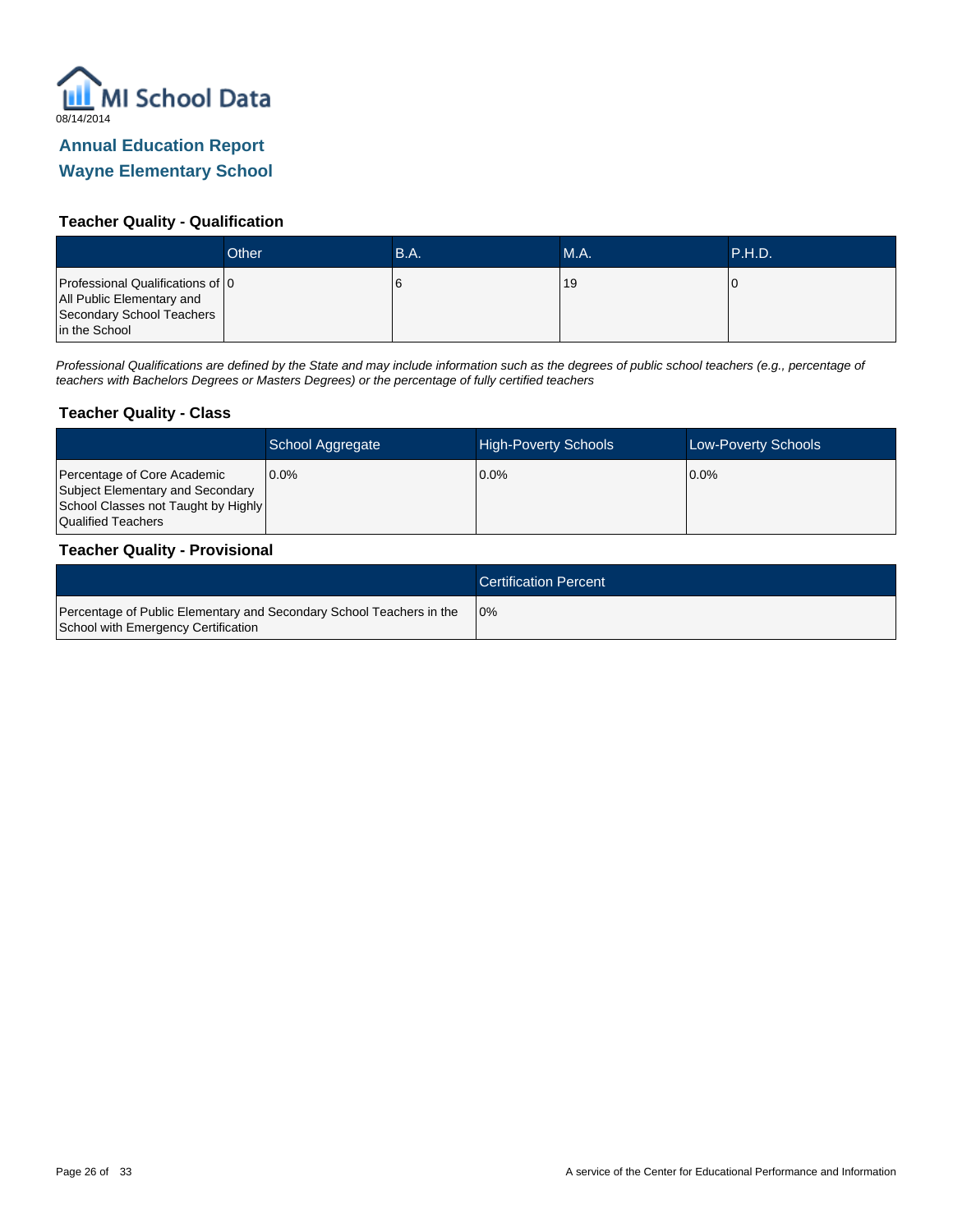

#### **NAEP Grade 4 Math**

|                                                                                                                                             | <b>Percent of Students</b>                 | Percent below Basic Percent Basic |                                 | <b>Percent Proficient</b>           | <b>Percent Advanced</b>     |
|---------------------------------------------------------------------------------------------------------------------------------------------|--------------------------------------------|-----------------------------------|---------------------------------|-------------------------------------|-----------------------------|
| <b>All Students</b>                                                                                                                         | 100                                        | 23                                | 40                              | 30                                  | 17                          |
| Male<br>Female                                                                                                                              | 52<br>48                                   | 24<br>23                          | 38<br>41                        | 31<br>30                            | 6                           |
| National Lunch<br>Program Eligibility<br>Eligible<br>Not Eligible<br>Info not available                                                     | 54<br>46<br>ŧ                              | 35<br>9                           | 45<br>34<br>$\ddagger$          | 18<br>45<br>$\ddagger$              | 2<br>12<br>ŧ                |
| Race/Ethnicity<br>White<br><b>Black</b><br>Hispanic<br>Asian<br>American Indian<br>Native Hawaiian/Pacific<br>Islander<br>Two or More Races | 66<br>19<br>9<br>11<br>ŧ<br>$\overline{2}$ | 14<br>53<br>36<br>11<br>16        | 41<br>37<br>42<br>35<br>ŧ<br>50 | 38<br>9<br>18<br>24<br>ŧ<br>ŧ<br>24 | 4<br>30<br>$\ddagger$<br>10 |
| Student classified as<br>having a disability<br><b>SD</b><br>Not SD                                                                         | 12<br>88                                   | 50<br>20                          | 34<br>40                        | 15<br>33                            |                             |
| Student is an English<br>Language Learner<br><b>ELL</b><br>Not ELL                                                                          | 8<br>92                                    | 21<br>21                          | 40<br>40                        | 32<br>32                            |                             |

‡ Reporting Standards not met. Note: Observed differences are not necessarily statistically significant. Detail may not sum to total because of rounding. SOURCE: U.S. Department of Education. Institute for Education Sciences. National Center for Education Statistics. National Assessment Program (NAEP) 2013 Mathematics Achievement.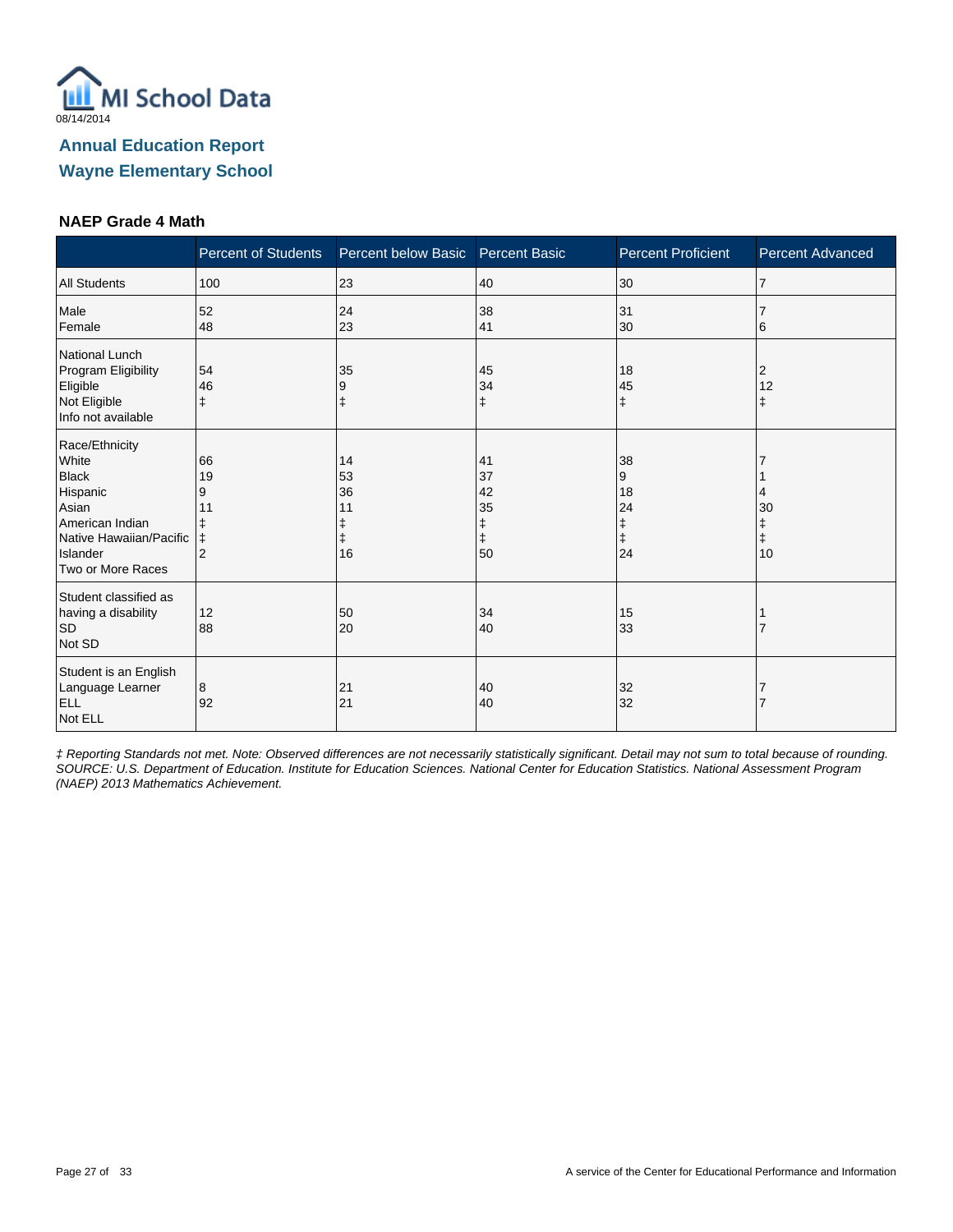

#### **NAEP Grade 8 Math**

|                                                                                                                                             | <b>Percent of Students</b>           | Percent below Basic       | <b>Percent Basic</b>                | <b>Percent Proficient</b>                 | <b>Percent Advanced</b> |
|---------------------------------------------------------------------------------------------------------------------------------------------|--------------------------------------|---------------------------|-------------------------------------|-------------------------------------------|-------------------------|
| <b>All Students</b>                                                                                                                         | 100                                  | 30                        | 40                                  | 23                                        | $\overline{7}$          |
| Male<br>Female                                                                                                                              | 52<br>48                             | 31<br>28                  | 38<br>42                            | 23<br>24                                  | 8<br>6                  |
| National Lunch<br>Program Eligibility<br>Eligible<br>Not Eligible<br>Info not available                                                     | 46<br>54<br>$\Omega$                 | 46<br>16<br>0             | 38<br>42<br>0                       | 14<br>32<br>$\Omega$                      | 2<br>10<br>0            |
| Race/Ethnicity<br>White<br><b>Black</b><br>Hispanic<br>Asian<br>American Indian<br>Native Hawaiian/Pacific<br>Islander<br>Two or More Races | 72<br>16<br>6<br>3<br>$\overline{2}$ | 21<br>64<br>51<br>12<br>0 | 43<br>29<br>35<br>28<br>0<br>0<br>0 | 29<br>6<br>13<br>30<br>0<br>0<br>$\Omega$ | 30<br>0                 |
| Student classified as<br>having a disability<br><b>SD</b><br>Not SD                                                                         | 12<br>88                             | 50<br>20                  | 34<br>40                            | 14<br>33                                  | 2                       |
| Student is an English<br>Language Learner<br><b>ELL</b><br>Not ELL                                                                          | 3<br>97                              | 74<br>28                  | 24<br>41                            | 2<br>24                                   |                         |

‡ Reporting Standards not met. NOTE: Observed differences are not necessarily statistically significant. Detail may not sum to total because of rounding. SOURCE: U.S. Department of Education. Institute for Education Sciences. National Center for Education Statistics. National Assessment Program (NAEP) 2013 Mathematics Achievement.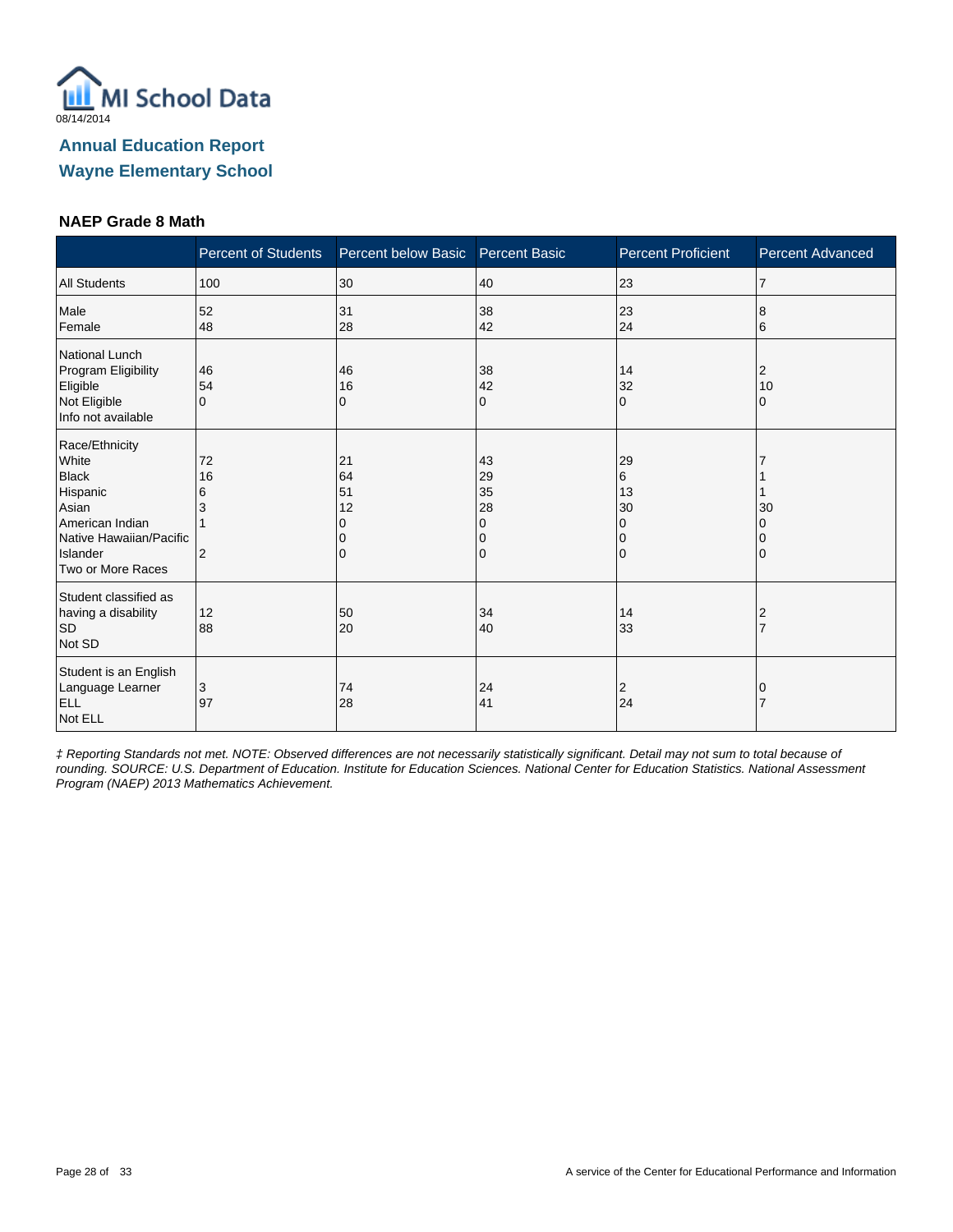

#### **NAEP Grade 12 Math**

|                                                                                                                                             | <b>Percent of Students</b>     | Percent below Basic Percent Basic |                                | <b>Percent Proficient</b>           | <b>Percent Advanced</b> |
|---------------------------------------------------------------------------------------------------------------------------------------------|--------------------------------|-----------------------------------|--------------------------------|-------------------------------------|-------------------------|
| <b>All Students</b>                                                                                                                         | 100                            | 34                                | 41                             | 23                                  | $\overline{2}$          |
| Male<br>Female                                                                                                                              | 51<br>49                       | 32<br>35                          | 41<br>42                       | 26<br>22                            |                         |
| National Lunch<br>Program Eligibility<br>Eligible<br>Not Eligible<br>Info not available                                                     | 35<br>64<br>$\Omega$           | 54<br>22<br>$\Omega$              | 37<br>44<br>$\mathbf{0}$       | 9<br>32<br>$\Omega$                 | $\Omega$                |
| Race/Ethnicity<br>White<br><b>Black</b><br>Hispanic<br>Asian<br>American Indian<br>Native Hawaiian/Pacific<br>Islander<br>Two or More Races | 76<br>14<br>5<br>3<br>$\Omega$ | 26<br>68<br>58<br>26<br>0         | 42<br>27<br>33<br>32<br>O<br>0 | 30<br>5<br>9<br>35<br>0<br>0<br>l O |                         |
| Student classified as<br>having a disability<br><b>SD</b><br>Not SD                                                                         | 9<br>91                        | 78<br>30                          | 19<br>43                       | 3<br>25                             | 2                       |
| Student is an English<br>Language Learner<br>ELL<br>Not ELL                                                                                 | 2<br>98                        | 0<br>33                           | 0<br>41                        | 0<br>24                             | 0<br>$\overline{2}$     |

‡ Reporting Standards not met. NOTE: Observed differences are not necessarily statistically significant. Detail may not sum to total because of rounding. SOURCE: U.S. Department of Education. Institute for Education Sciences. National Center for Education Statistics. National Assessment Program (NAEP) 2013 Mathematics Achievement.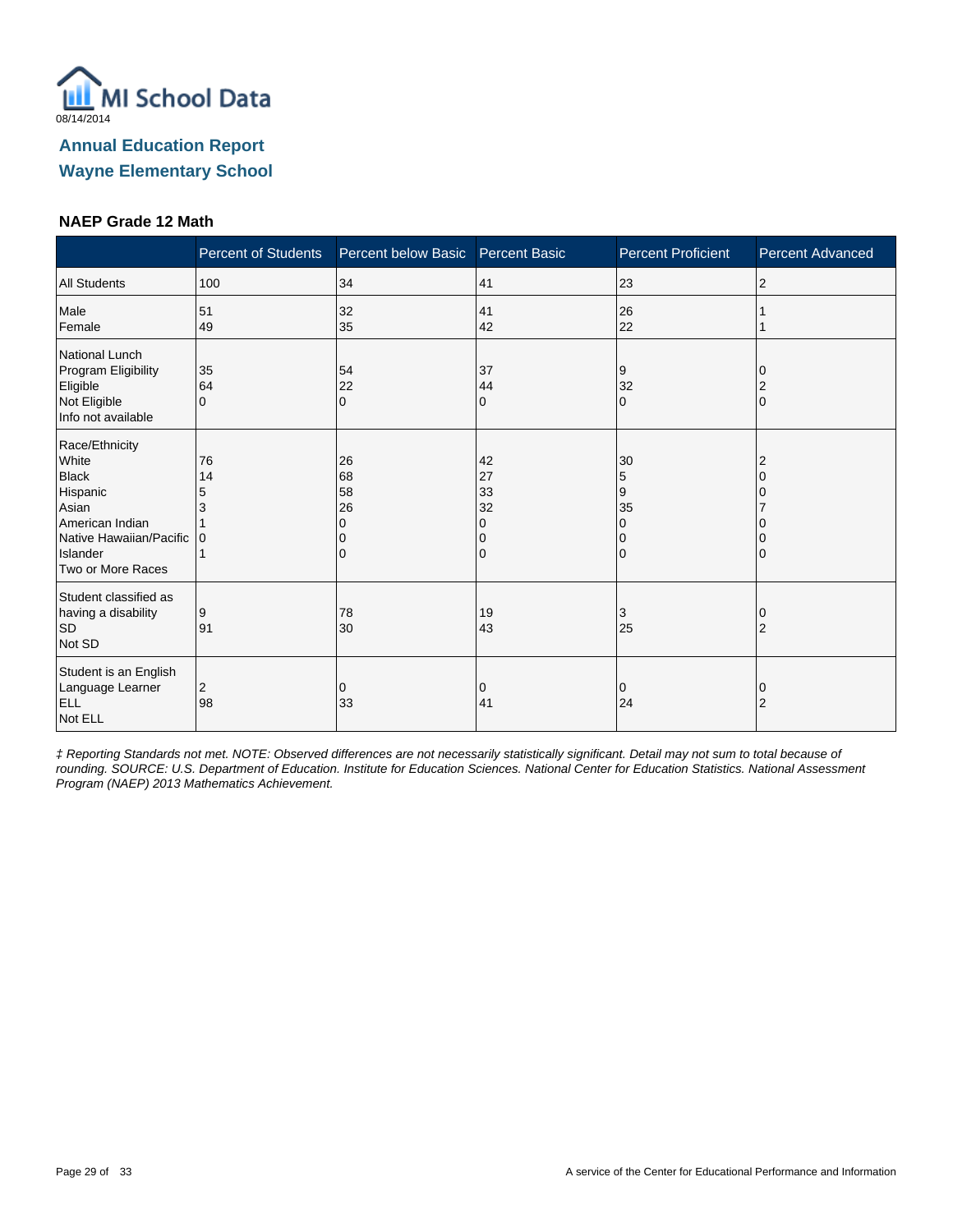

#### **NAEP Grade 4 Reading**

|                                                                                                                                             | <b>Percent of Students</b>          | Percent below Basic            | <b>Percent Basic</b>                | <b>Percent Proficient</b>             | <b>Percent Advanced</b> |
|---------------------------------------------------------------------------------------------------------------------------------------------|-------------------------------------|--------------------------------|-------------------------------------|---------------------------------------|-------------------------|
| <b>All Students</b>                                                                                                                         | 100                                 | 36                             | 33                                  | 25                                    | 6                       |
| Male<br>Female                                                                                                                              | 50<br>50                            | 31<br>20                       | 37<br>37                            | 28<br>37                              | 4<br>6                  |
| National Lunch<br>Program Eligibility<br>Eligible<br>Not Eligible<br>Info not available                                                     | 35<br>64<br>$\Omega$                | 37<br>19<br>0                  | 39<br>36<br>0                       | 22<br>38<br>$\Omega$                  | 2                       |
| Race/Ethnicity<br>White<br><b>Black</b><br>Hispanic<br>Asian<br>American Indian<br>Native Hawaiian/Pacific<br>Islander<br>Two or More Races | 66<br>18<br>9<br>3<br>0<br>$\Omega$ | 28<br>61<br>47<br>23<br>n<br>0 | 35<br>27<br>32<br>32<br>0<br>0<br>0 | 29<br>11<br>18<br>32<br>0<br>$\Omega$ | 8<br>3<br>13<br>0       |
| Student classified as<br>having a disability<br><b>SD</b><br>Not SD                                                                         | $\overline{7}$<br>93                | 66<br>23                       | 25<br>32                            | 9<br>34                               | 5                       |
| Student is an English<br>Language Learner<br><b>ELL</b><br>Not ELL                                                                          | 2<br>98                             | 0<br>25                        | 0<br>37                             | 0<br>33                               | 0<br>5                  |

# Rounds to zero

‡ Reporting Standards not met. NOTE: Observed differences are not necessarily statistically significant. Detail may not sum to total because of rounding. SOURCE: U.S. Department of Education, Institute of Education Sciences, National Center for Education Statistics, National Assessment of Educational Progress (NAEP), 2013 Reading Assessment.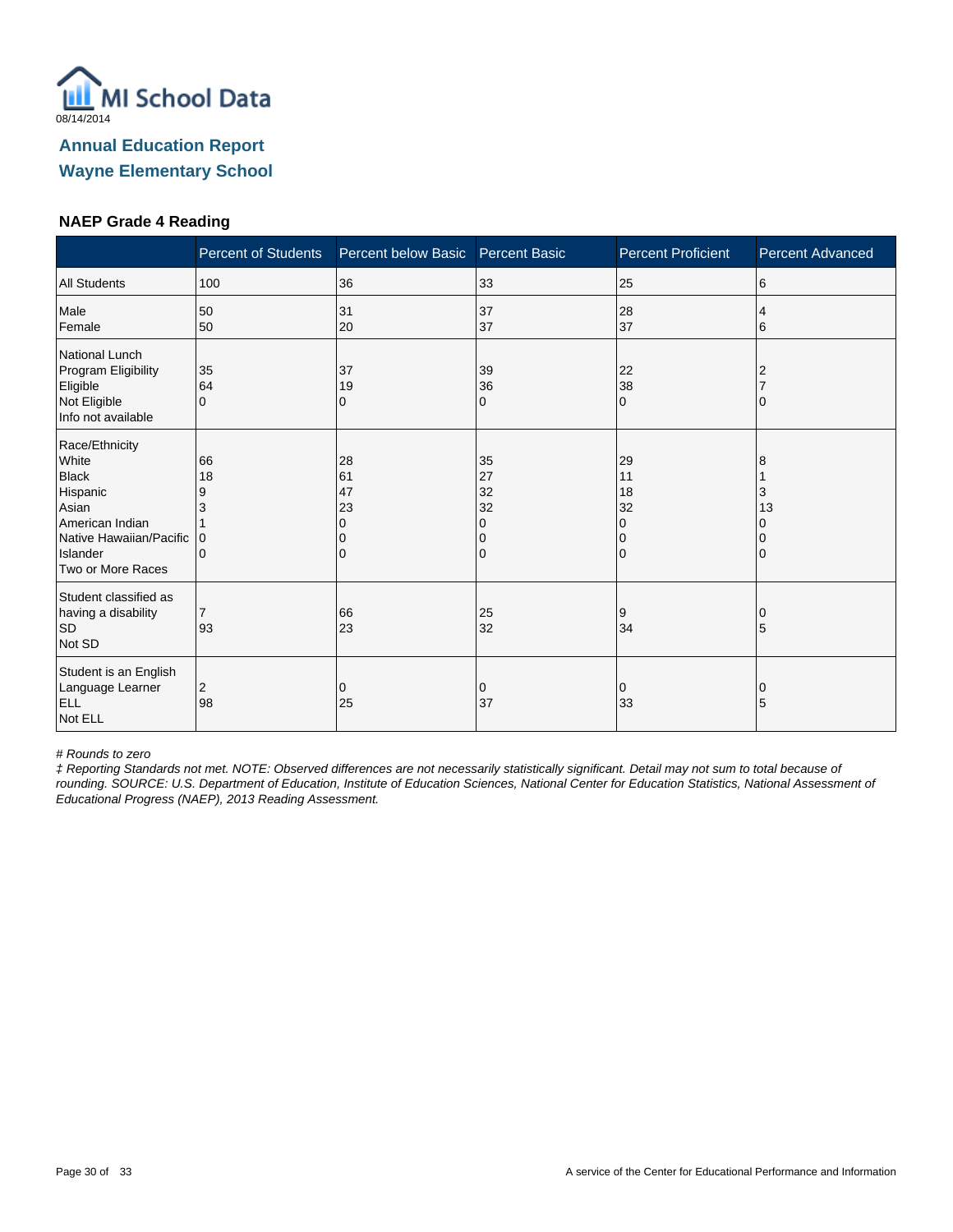

#### **NAEP Grade 8 Reading**

|                                                                                                                                             | <b>Percent of Students</b>                | Percent below Basic       | <b>Percent Basic</b>                | <b>Percent Proficient</b>                     | <b>Percent Advanced</b> |
|---------------------------------------------------------------------------------------------------------------------------------------------|-------------------------------------------|---------------------------|-------------------------------------|-----------------------------------------------|-------------------------|
| <b>All Students</b>                                                                                                                         | 100                                       | 23                        | 44                                  | 30                                            | 3                       |
| Male<br>Female                                                                                                                              | 52<br>48                                  | 26<br>19                  | 47<br>42                            | 25<br>35                                      | 2<br>4                  |
| National Lunch<br>Program Eligibility<br>Eligible<br>Not Eligible<br>Info not available                                                     | 46<br>54<br>$\Omega$                      | 34<br>13<br>0             | 47<br>42<br>0                       | 18<br>40<br>$\Omega$                          | 5<br>$\mathbf{0}$       |
| Race/Ethnicity<br>White<br><b>Black</b><br>Hispanic<br>Asian<br>American Indian<br>Native Hawaiian/Pacific<br>Islander<br>Two or More Races | 72<br>15<br>6<br>3<br>0<br>$\overline{2}$ | 17<br>46<br>31<br>17<br>0 | 46<br>42<br>47<br>30<br>0<br>0<br>0 | 34<br>11<br>20<br>39<br>0<br>0<br>$\mathbf 0$ | 3<br>2<br>14            |
| Student classified as<br>having a disability<br><b>SD</b><br>Not SD                                                                         | 10<br>90                                  | 59<br>19                  | 34<br>45                            | $\overline{7}$<br>33                          | 3                       |
| Student is an English<br>Language Learner<br>ELL<br>Not ELL                                                                                 | 8<br>92                                   | 61<br>34                  | 30<br>34                            | 8<br>25                                       |                         |

# Rounds to zero

‡ Reporting Standards not met. NOTE: Observed differences are not necessarily statistically significant. Detail may not sum to total because of rounding. SOURCE: U.S. Department of Education, Institute of Education Sciences, National Center for Education Statistics, National Assessment of Educational Progress (NAEP), 2013 Reading Assessment.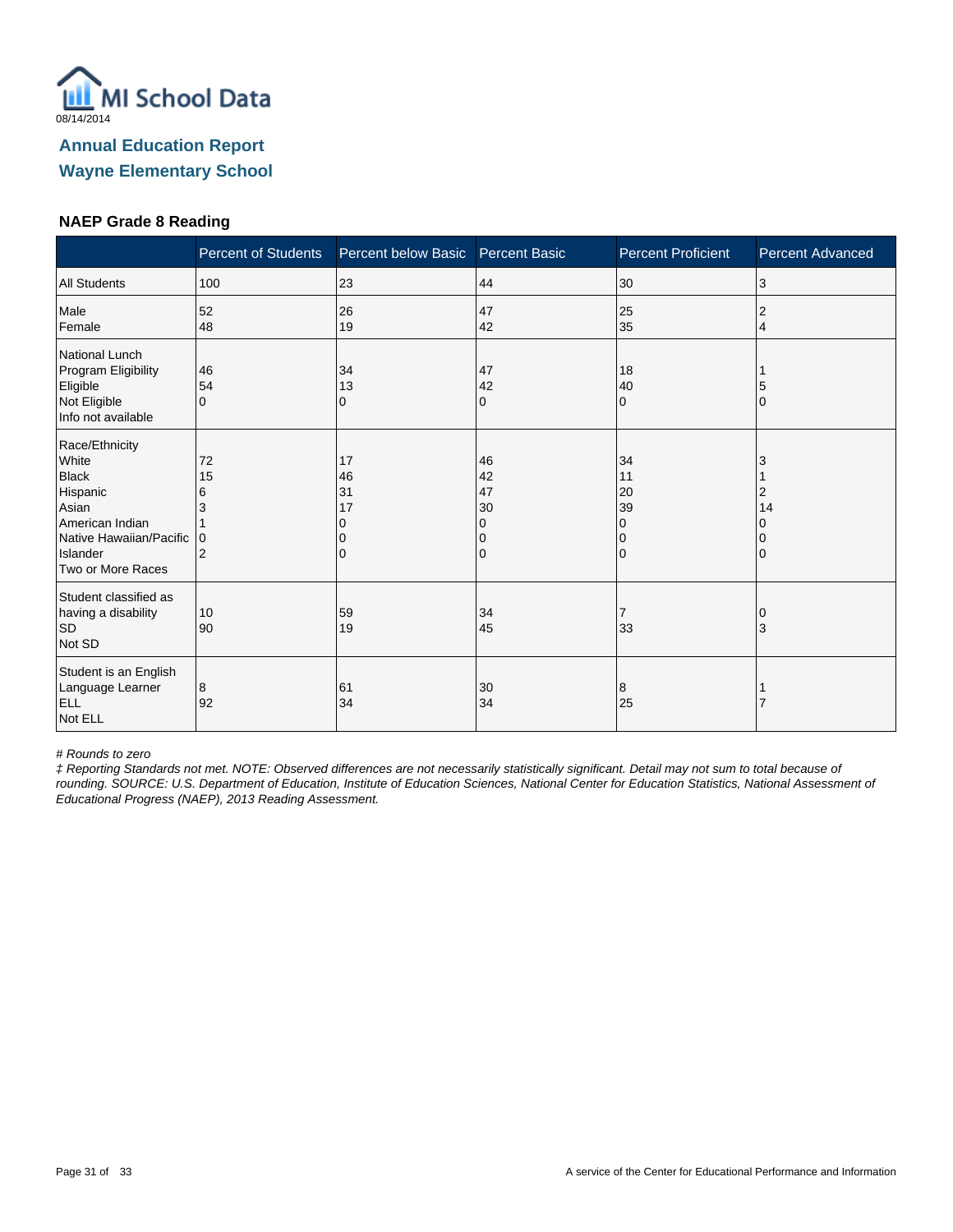

#### **NAEP Grade 12 Reading**

|                                                                                                                                             | <b>Percent of Students</b>          | Percent below Basic       | <b>Percent Basic</b>                | <b>Percent Proficient</b>                                       | <b>Percent Advanced</b> |
|---------------------------------------------------------------------------------------------------------------------------------------------|-------------------------------------|---------------------------|-------------------------------------|-----------------------------------------------------------------|-------------------------|
| <b>All Students</b>                                                                                                                         | 100                                 | 26                        | 5                                   | 27                                                              | 5                       |
| Male<br>Female                                                                                                                              | 50<br>50                            | 31<br>20                  | 37<br>37                            | 28<br>37                                                        | 4<br>6                  |
| National Lunch<br>Program Eligibility<br>Eligible<br>Not Eligible<br>Info not available                                                     | 35<br>64                            | 37<br>19<br>0             | 39<br>36<br>0                       | 22<br>38<br>$\Omega$                                            |                         |
| Race/Ethnicity<br>White<br><b>Black</b><br>Hispanic<br>Asian<br>American Indian<br>Native Hawaiian/Pacific<br>Islander<br>Two or More Races | 76<br>14<br>5<br>3<br>$\Omega$<br>0 | 20<br>52<br>34<br>21<br>0 | 38<br>36<br>44<br>26<br>0<br>0<br>0 | 36<br>12<br>21<br>41<br><sup>0</sup><br>$\Omega$<br>$\mathbf 0$ | 6<br>12                 |
| Student classified as<br>having a disability<br><b>SD</b><br>Not SD                                                                         | $\overline{7}$<br>93                | 66<br>23                  | 25<br>38                            | 8<br>34                                                         | 5                       |
| Student is an English<br>Language Learner<br><b>ELL</b><br>Not ELL                                                                          | 2<br>98                             | 0<br>25                   | 0<br>37                             | 0<br>33                                                         | 0<br>5                  |

# Rounds to zero

‡ Reporting Standards not met. NOTE: Observed differences are not necessarily statistically significant. Detail may not sum to total because of rounding. SOURCE: U.S. Department of Education, Institute of Education Sciences, National Center for Education Statistics, National Assessment of Educational Progress (NAEP), 2013 Reading Assessment.